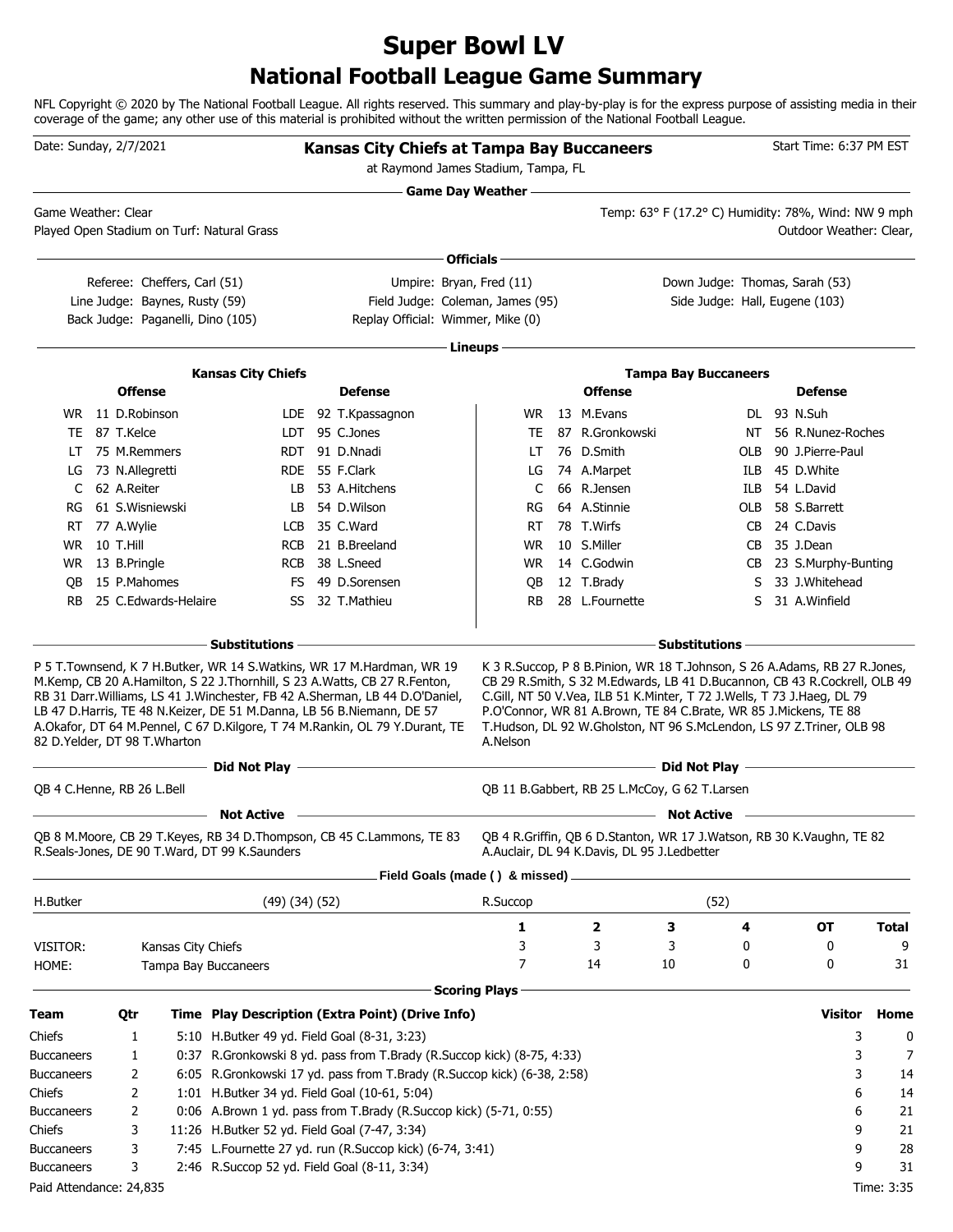# **Final Individual Statistics**

|                             |           | <b>Kansas City Chiefs</b> |                |              |                 |             |                       |                     |             |                        |            |                |                | <b>Tampa Bay Buccaneers</b> |                |                |                |
|-----------------------------|-----------|---------------------------|----------------|--------------|-----------------|-------------|-----------------------|---------------------|-------------|------------------------|------------|----------------|----------------|-----------------------------|----------------|----------------|----------------|
| <b>RUSHING</b>              |           |                           | <b>ATT</b>     | <b>YDS</b>   | <b>AVG</b>      | LG          | TD                    | <b>RUSHING</b>      |             |                        |            |                | <b>ATT</b>     | <b>YDS</b>                  | <b>AVG</b>     | LG             | TD             |
| C.Edwards-Helaire           |           |                           | 9              | 64           | 7.1             | 26          | 0                     | L.Fournette         |             |                        |            |                | 16             | 89                          | 5.6            | 27             | $\mathbf{1}$   |
| P.Mahomes                   |           |                           | 5              | 33           | 6.6             | 11          | 0                     | R.Jones             |             |                        |            |                | 12             | 61                          | 5.1            | 13             | 0              |
| Darr. Williams              |           |                           | 2              | 5            | 2.5             | 3           | 0                     | T.Brady             |             |                        |            |                | 4              | $-2$                        | $-0.5$         | 0              | 0              |
| T.Hill                      |           |                           | $\mathbf{1}$   | 5            | 5.0             | 5           | 0                     | S.Miller            |             |                        |            |                | 1              | $-3$                        | $-3.0$         | -3             | 0              |
| Total                       |           |                           | 17             | 107          | 6.3             | 26          | 0                     | Total               |             |                        |            |                | 33             | 145                         | 4.4            | 27             | 1              |
| <b>PASSING</b>              | ATT       | <b>CMP</b>                | <b>YDS</b>     | SK/YD TD     | LG              | <b>IN</b>   | RT                    | <b>PASSING</b>      |             |                        | <b>ATT</b> | <b>CMP</b>     | <b>YDS</b>     | SK/YD TD                    |                | LG IN          | RT             |
| P.Mahomes                   | 49        | 26                        | 270            | 3/27         | 0<br>33         | 2           | 52.3                  | T.Brady             |             |                        | 29         | 21             | 201            | 1/6                         | 3              | 31<br>0        | 125.8          |
| Total                       | 49        | 26                        | 270            | 3/27         | 0<br>33         | 2           | 52.3                  | <b>Total</b>        |             |                        | 29         | 21             | 201            | 1/6                         | 3              | 31<br>0        | 125.8          |
| <b>PASS RECEIVING</b>       |           | <b>TAR</b>                | <b>REC</b>     | <b>YDS</b>   | <b>AVG</b>      | LG          | TD                    |                     |             | <b>PASS RECEIVING</b>  |            | <b>TAR</b>     | <b>REC</b>     | YDS                         | <b>AVG</b>     | LG             | <b>TD</b>      |
| T.Kelce                     |           | 15                        | 10             | 133          | 13.3            | 33          | 0                     | R.Gronkowski        |             |                        |            | 7              | 6              | 67                          | 11.2           | 25             | $\overline{2}$ |
| T.Hill                      |           | 10                        | 7              | 73           | 10.4            | 23          | 0                     | A.Brown             |             |                        |            | 6              | 5              | 22                          | 4.4            | 16             | 1              |
| C.Edwards-Helaire           |           | 3                         | 2              | 23           | 11.5            | 18          | 0                     | L.Fournette         |             |                        |            | 4              | 4              | 46                          | 11.5           | 15             | 0              |
| Darr. Williams              |           | $\overline{7}$            | $\overline{2}$ | 10           | 5.0             | 9           | 0                     | C.Brate             |             |                        |            | 3              | 3              | 26                          | 8.7            | 15             | 0              |
| M.Hardman                   |           | 6                         | $\overline{2}$ | 4            | 2.0             | 4           | 0                     | C.Godwin            |             |                        |            | 4              | $\overline{2}$ | 9                           | 4.5            | 8              | 0              |
| S.Watkins                   |           | 1                         | 1              | 13           | 13.0            | 13          | 0                     | M.Evans             |             |                        |            | 1              | 1              | 31                          | 31.0           | 31             | 0              |
| D.Robinson                  |           | $\overline{2}$            | 1              | 11           | 11.0            | 11          | 0                     | R.Jones             |             |                        |            | 1              | 0              | 0                           | 0.0            | 0              | 0              |
| <b>B.Pringle</b>            |           | $\overline{2}$            | 1              | 3            | 3.0             | 3           | 0                     | J.Haeg              |             |                        |            | 1              | 0              | 0                           | 0.0            | 0              | 0              |
|                             |           |                           |                |              |                 |             |                       | T.Johnson           |             |                        |            | 1              | 0              | 0                           | 0.0            | 0              | 0              |
|                             |           |                           |                |              |                 |             |                       | T.Hudson            |             |                        |            | 1              | 0              | 0                           | 0.0            | 0              | 0              |
| Total                       |           | 46                        | 26             | 270          | 10.4            | 33          | 0                     | Total               |             |                        |            | 29             | 21             | 201                         | 9.6            | 31             | 3              |
| <b>INTERCEPTIONS</b>        |           |                           | <b>NO</b>      | <b>YDS</b>   | <b>AVG</b>      | LG          | TD                    |                     |             | <b>INTERCEPTIONS</b>   |            |                | <b>NO</b>      | <b>YDS</b>                  | <b>AVG</b>     | LG             | <b>TD</b>      |
|                             |           |                           |                |              |                 |             |                       | A.Winfield          |             |                        |            |                | 1              | 0                           | 0.0            | 0              | 0              |
|                             |           |                           |                |              |                 |             |                       | D.White             |             |                        |            |                | 1              | 0                           | 0.0            | 0              | 0              |
| Total                       |           |                           | 0              | 0            | 0               | 0           | 0                     | Total               |             |                        |            |                | 2              | 0                           | 0.0            | 0              | 0              |
| <b>PUNTING</b>              | <b>NO</b> | <b>YDS</b>                | <b>AVG</b>     | <b>NET</b>   | ΤВ              | <b>IN20</b> | LG                    | <b>PUNTING</b>      |             |                        | <b>NO</b>  | <b>YDS</b>     | <b>AVG</b>     | <b>NET</b>                  | TΒ             | <b>IN20</b>    | LG             |
| T.Townsend                  | 3         | 107                       | 35.7           | 29.0         | 1               | 0           | 51                    | <b>B.Pinion</b>     |             |                        | 4          | 150            | 37.5           | 37.5                        | 0              | 1              | 40             |
| Total                       | 3         | 107                       | 35.7           | 29.0         | 1               | 0           | 51                    | Total               |             |                        | 4          | 150            | 37.5           | 37.5                        | 0              | 1              | 40             |
| <b>PUNT RETURNS</b>         |           | <b>NO</b>                 | <b>YDS</b>     | <b>AVG</b>   | <b>FC</b>       | LG          | TD                    | <b>PUNT RETURNS</b> |             |                        |            | <b>NO</b>      | <b>YDS</b>     | <b>AVG</b>                  | FC             | LG             | <b>TD</b>      |
| T.Hill                      |           | 1                         | 0              | 0.0          | 0               | 0           | 0                     |                     |             | [OUT OF BOUNDS]        |            | 2              | 0              | 0.0                         | 0              | 0              | 0              |
| M.Hardman                   |           | 0                         | 0              | 0.0          | 1               | 0           | 0                     | [TOUCHBACK]         |             |                        |            | $\mathbf{1}$   | 0              | 0.0                         | 0              | 0              | 0              |
| [DOWNED]                    |           | 1                         | 0              | 0.0          | 0               | 0           | 0                     |                     |             |                        |            |                |                |                             |                |                |                |
| [OUT OF BOUNDS]             |           | 1                         | 0              | 0.0          | 0               | 0           | 0                     |                     |             |                        |            |                |                |                             |                |                |                |
| Total                       |           | 1                         | 0              | 0.0          | $\mathbf{1}$    | 0           | 0                     | Total               |             |                        |            | 0              | 0              | 0.0                         | 0              | 0              | 0              |
| <b>KICKOFF RETURNS</b>      |           | <b>NO</b>                 | <b>YDS</b>     | <b>AVG</b>   | FC              | LG          | TD                    |                     |             | <b>KICKOFF RETURNS</b> |            | <b>NO</b>      | <b>YDS</b>     | <b>AVG</b>                  | FC             | LG             | <b>TD</b>      |
| <b>B.Pringle</b>            |           | 3                         | 87             | 29.0         | 0               | 41          | 0                     | J.Mickens           |             |                        |            | 3              | 75             | 25.0                        | 0              | 28             | 0              |
| [TOUCHBACK]                 |           | 3                         | $\mathbf 0$    | 0.0          | 0               | 0           | 0                     | [TOUCHBACK]         |             |                        |            | $\mathbf{1}$   | 0              | 0.0                         | 0              | 0              | 0              |
| Total                       |           | 3                         | 87             | 29.0         | 0               | 41          | 0                     | Total               |             |                        |            | 3              | 75             | 25.0                        | 0              | 28             | 0              |
| <b>Kansas City Chiefs</b>   |           |                           |                |              |                 |             |                       |                     |             |                        |            |                |                |                             |                |                |                |
| <b>FUMBLES</b>              |           |                           |                | <b>FUM</b>   | <b>LOST</b>     |             | <b>OWN-REC YDS TD</b> |                     |             | <b>FORCED</b>          |            | <b>OPP-REC</b> | <b>YDS</b>     | TD                          |                | <b>OUT-BDS</b> |                |
| P.Mahomes                   |           |                           |                | $\mathbf{1}$ | 0               |             | $\mathbf{1}$          | 0                   | 0           | 0                      |            | 0              | 0              | 0                           |                | 0              |                |
| Total                       |           |                           |                | $\mathbf{1}$ | 0               |             | $\mathbf{1}$          | 0                   | $\mathbf 0$ | 0                      |            | 0              | 0              | 0                           |                | 0              |                |
| <b>Tampa Bay Buccaneers</b> |           |                           |                |              |                 |             |                       |                     |             |                        |            |                |                |                             |                |                |                |
| <b>FUMBLES</b>              |           |                           |                |              | <b>FUM LOST</b> |             | <b>OWN-REC YDS</b>    |                     | <b>TD</b>   | <b>FORCED</b>          |            | <b>OPP-REC</b> | <b>YDS</b>     | TD                          | <b>OUT-BDS</b> |                |                |
| T.Brady                     |           |                           |                | $\mathbf{1}$ | 0               |             | $\mathbf{1}$          | $-15$               | 0           | $\mathbf 0$            |            | 0              | 0              | 0                           |                | 0              |                |
| C.Gill                      |           |                           |                | 0            | 0               |             | 0                     | 0                   | 0           | 1                      |            | 0              | 0              | 0                           |                | 0              |                |
| Total                       |           |                           |                | 1            | 0               |             | $\mathbf{1}$          | $-15$               | 0           | $\mathbf{1}$           |            | 0              | 0              | 0                           |                | 0              |                |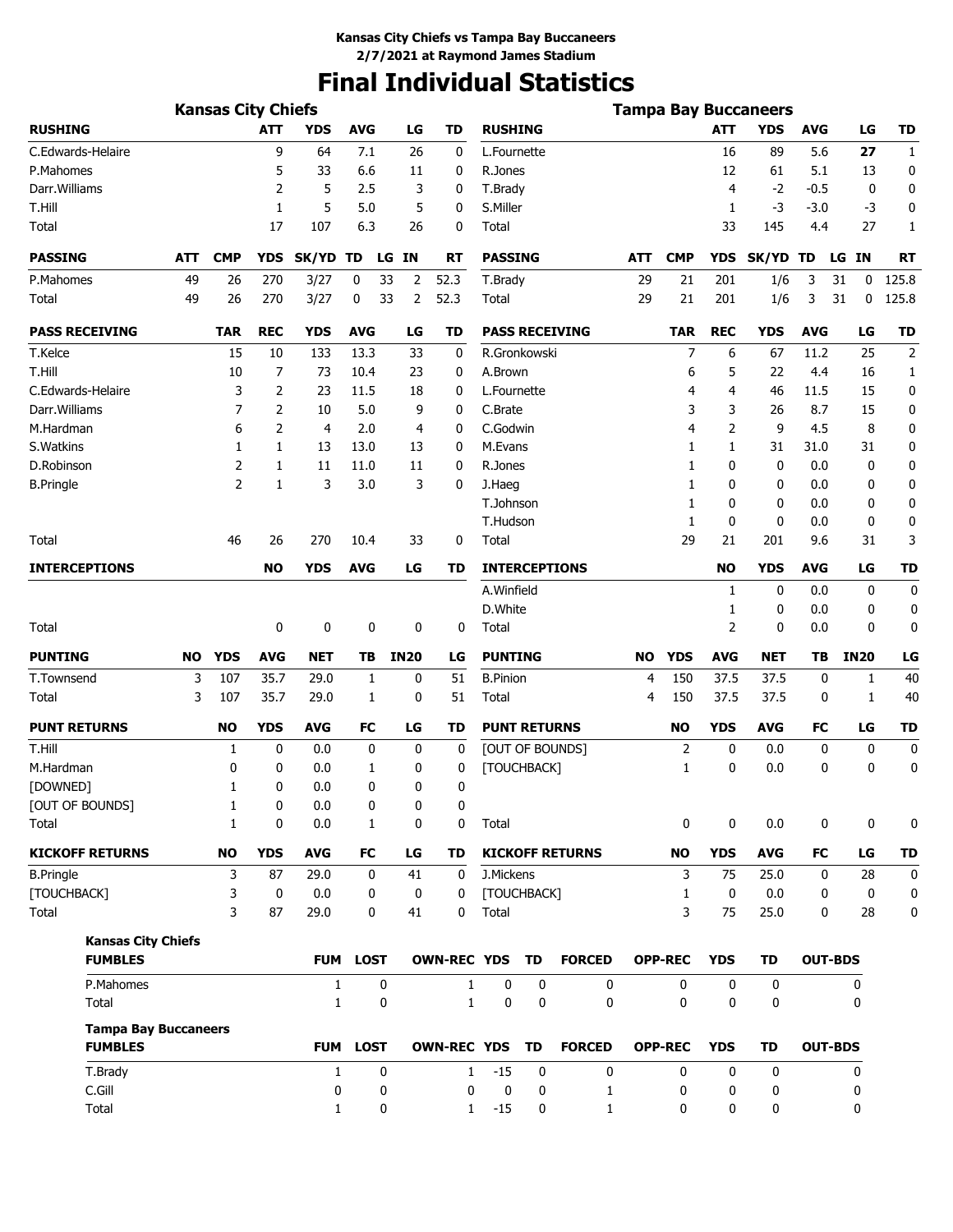# **Final Team Statistics**

| <b>Chiefs</b><br><b>Buccaneers</b><br><b>TOTAL FIRST DOWNS</b><br>22<br>26<br>By Rushing<br>7<br>8<br>12<br>12<br>By Passing<br><b>By Penalty</b><br>3<br>6<br>THIRD DOWN EFFICIENCY<br>3-13-23.1%<br>4-12-33.3%<br><b>FOURTH DOWN EFFICIENCY</b><br>$0 - 1 - 0.0%$<br>1-3-33.3%<br><b>TOTAL NET YARDS</b><br>350<br>340<br>Total Offensive Plays (inc. times thrown passing)<br>69<br>63<br>5.4<br>Average gain per offensive play<br>5.1<br><b>NET YARDS RUSHING</b><br>107<br>145<br>33<br>17<br><b>Total Rushing Plays</b><br>6.3<br>4.4<br>Average gain per rushing play<br>Tackles for a loss-number and yards<br>$1 - 1$<br>$1 - 3$<br><b>NET YARDS PASSING</b><br>243<br>195<br>$1 - 6$<br>Times thrown - yards lost attempting to pass<br>$3-27$<br>270<br>Gross yards passing<br>201<br><b>PASS ATTEMPTS-COMPLETIONS-HAD INTERCEPTED</b><br>49-26-2<br>$29 - 21 - 0$<br>4.7<br>6.5<br>Avg gain per pass play (inc.# thrown passing)<br>KICKOFFS Number-In End Zone-Touchbacks<br>$4 - 2 - 1$<br>$6 - 6 - 3$<br>$3 - 35.7$<br>4-37.5<br><b>PUNTS Number and Average</b><br><b>Had Blocked</b><br>0<br>$\Omega$<br><b>FGs - PATs Had Blocked</b><br>$0 - 0$<br>$0 - 0$<br>29.0<br>37.5<br><b>Net Punting Average</b><br><b>TOTAL RETURN YARDAGE (Not Including Kickoffs)</b><br>0<br>$\mathbf 0$<br>No. and Yards Punt Returns<br>$0 - 0$<br>$1 - 0$<br>No. and Yards Kickoff Returns<br>$3 - 87$<br>$3 - 75$<br>No. and Yards Interception Returns<br>$0 - 0$<br>$2 - 0$<br><b>PENALTIES Number and Yards</b><br>$11 - 120$<br>4-39<br><b>FUMBLES Number and Lost</b><br>$1 - 0$<br>$1 - 0$<br><b>TOUCHDOWNS</b><br>4<br>0<br>0<br>Rushing<br>1<br>Passing<br>0<br>3<br><b>EXTRA POINTS Made-Attempts</b><br>$0 - 0$<br>$4 - 4$ |                       | <b>Visitor</b> | Home    |
|------------------------------------------------------------------------------------------------------------------------------------------------------------------------------------------------------------------------------------------------------------------------------------------------------------------------------------------------------------------------------------------------------------------------------------------------------------------------------------------------------------------------------------------------------------------------------------------------------------------------------------------------------------------------------------------------------------------------------------------------------------------------------------------------------------------------------------------------------------------------------------------------------------------------------------------------------------------------------------------------------------------------------------------------------------------------------------------------------------------------------------------------------------------------------------------------------------------------------------------------------------------------------------------------------------------------------------------------------------------------------------------------------------------------------------------------------------------------------------------------------------------------------------------------------------------------------------------------------------------------------------------------------------------------------------------------------------------------------------------|-----------------------|----------------|---------|
|                                                                                                                                                                                                                                                                                                                                                                                                                                                                                                                                                                                                                                                                                                                                                                                                                                                                                                                                                                                                                                                                                                                                                                                                                                                                                                                                                                                                                                                                                                                                                                                                                                                                                                                                          |                       |                |         |
|                                                                                                                                                                                                                                                                                                                                                                                                                                                                                                                                                                                                                                                                                                                                                                                                                                                                                                                                                                                                                                                                                                                                                                                                                                                                                                                                                                                                                                                                                                                                                                                                                                                                                                                                          |                       |                |         |
|                                                                                                                                                                                                                                                                                                                                                                                                                                                                                                                                                                                                                                                                                                                                                                                                                                                                                                                                                                                                                                                                                                                                                                                                                                                                                                                                                                                                                                                                                                                                                                                                                                                                                                                                          |                       |                |         |
|                                                                                                                                                                                                                                                                                                                                                                                                                                                                                                                                                                                                                                                                                                                                                                                                                                                                                                                                                                                                                                                                                                                                                                                                                                                                                                                                                                                                                                                                                                                                                                                                                                                                                                                                          |                       |                |         |
|                                                                                                                                                                                                                                                                                                                                                                                                                                                                                                                                                                                                                                                                                                                                                                                                                                                                                                                                                                                                                                                                                                                                                                                                                                                                                                                                                                                                                                                                                                                                                                                                                                                                                                                                          |                       |                |         |
|                                                                                                                                                                                                                                                                                                                                                                                                                                                                                                                                                                                                                                                                                                                                                                                                                                                                                                                                                                                                                                                                                                                                                                                                                                                                                                                                                                                                                                                                                                                                                                                                                                                                                                                                          |                       |                |         |
|                                                                                                                                                                                                                                                                                                                                                                                                                                                                                                                                                                                                                                                                                                                                                                                                                                                                                                                                                                                                                                                                                                                                                                                                                                                                                                                                                                                                                                                                                                                                                                                                                                                                                                                                          |                       |                |         |
|                                                                                                                                                                                                                                                                                                                                                                                                                                                                                                                                                                                                                                                                                                                                                                                                                                                                                                                                                                                                                                                                                                                                                                                                                                                                                                                                                                                                                                                                                                                                                                                                                                                                                                                                          |                       |                |         |
|                                                                                                                                                                                                                                                                                                                                                                                                                                                                                                                                                                                                                                                                                                                                                                                                                                                                                                                                                                                                                                                                                                                                                                                                                                                                                                                                                                                                                                                                                                                                                                                                                                                                                                                                          |                       |                |         |
|                                                                                                                                                                                                                                                                                                                                                                                                                                                                                                                                                                                                                                                                                                                                                                                                                                                                                                                                                                                                                                                                                                                                                                                                                                                                                                                                                                                                                                                                                                                                                                                                                                                                                                                                          |                       |                |         |
|                                                                                                                                                                                                                                                                                                                                                                                                                                                                                                                                                                                                                                                                                                                                                                                                                                                                                                                                                                                                                                                                                                                                                                                                                                                                                                                                                                                                                                                                                                                                                                                                                                                                                                                                          |                       |                |         |
|                                                                                                                                                                                                                                                                                                                                                                                                                                                                                                                                                                                                                                                                                                                                                                                                                                                                                                                                                                                                                                                                                                                                                                                                                                                                                                                                                                                                                                                                                                                                                                                                                                                                                                                                          |                       |                |         |
|                                                                                                                                                                                                                                                                                                                                                                                                                                                                                                                                                                                                                                                                                                                                                                                                                                                                                                                                                                                                                                                                                                                                                                                                                                                                                                                                                                                                                                                                                                                                                                                                                                                                                                                                          |                       |                |         |
|                                                                                                                                                                                                                                                                                                                                                                                                                                                                                                                                                                                                                                                                                                                                                                                                                                                                                                                                                                                                                                                                                                                                                                                                                                                                                                                                                                                                                                                                                                                                                                                                                                                                                                                                          |                       |                |         |
|                                                                                                                                                                                                                                                                                                                                                                                                                                                                                                                                                                                                                                                                                                                                                                                                                                                                                                                                                                                                                                                                                                                                                                                                                                                                                                                                                                                                                                                                                                                                                                                                                                                                                                                                          |                       |                |         |
|                                                                                                                                                                                                                                                                                                                                                                                                                                                                                                                                                                                                                                                                                                                                                                                                                                                                                                                                                                                                                                                                                                                                                                                                                                                                                                                                                                                                                                                                                                                                                                                                                                                                                                                                          |                       |                |         |
|                                                                                                                                                                                                                                                                                                                                                                                                                                                                                                                                                                                                                                                                                                                                                                                                                                                                                                                                                                                                                                                                                                                                                                                                                                                                                                                                                                                                                                                                                                                                                                                                                                                                                                                                          |                       |                |         |
|                                                                                                                                                                                                                                                                                                                                                                                                                                                                                                                                                                                                                                                                                                                                                                                                                                                                                                                                                                                                                                                                                                                                                                                                                                                                                                                                                                                                                                                                                                                                                                                                                                                                                                                                          |                       |                |         |
|                                                                                                                                                                                                                                                                                                                                                                                                                                                                                                                                                                                                                                                                                                                                                                                                                                                                                                                                                                                                                                                                                                                                                                                                                                                                                                                                                                                                                                                                                                                                                                                                                                                                                                                                          |                       |                |         |
|                                                                                                                                                                                                                                                                                                                                                                                                                                                                                                                                                                                                                                                                                                                                                                                                                                                                                                                                                                                                                                                                                                                                                                                                                                                                                                                                                                                                                                                                                                                                                                                                                                                                                                                                          |                       |                |         |
|                                                                                                                                                                                                                                                                                                                                                                                                                                                                                                                                                                                                                                                                                                                                                                                                                                                                                                                                                                                                                                                                                                                                                                                                                                                                                                                                                                                                                                                                                                                                                                                                                                                                                                                                          |                       |                |         |
|                                                                                                                                                                                                                                                                                                                                                                                                                                                                                                                                                                                                                                                                                                                                                                                                                                                                                                                                                                                                                                                                                                                                                                                                                                                                                                                                                                                                                                                                                                                                                                                                                                                                                                                                          |                       |                |         |
|                                                                                                                                                                                                                                                                                                                                                                                                                                                                                                                                                                                                                                                                                                                                                                                                                                                                                                                                                                                                                                                                                                                                                                                                                                                                                                                                                                                                                                                                                                                                                                                                                                                                                                                                          |                       |                |         |
|                                                                                                                                                                                                                                                                                                                                                                                                                                                                                                                                                                                                                                                                                                                                                                                                                                                                                                                                                                                                                                                                                                                                                                                                                                                                                                                                                                                                                                                                                                                                                                                                                                                                                                                                          |                       |                |         |
|                                                                                                                                                                                                                                                                                                                                                                                                                                                                                                                                                                                                                                                                                                                                                                                                                                                                                                                                                                                                                                                                                                                                                                                                                                                                                                                                                                                                                                                                                                                                                                                                                                                                                                                                          |                       |                |         |
|                                                                                                                                                                                                                                                                                                                                                                                                                                                                                                                                                                                                                                                                                                                                                                                                                                                                                                                                                                                                                                                                                                                                                                                                                                                                                                                                                                                                                                                                                                                                                                                                                                                                                                                                          |                       |                |         |
|                                                                                                                                                                                                                                                                                                                                                                                                                                                                                                                                                                                                                                                                                                                                                                                                                                                                                                                                                                                                                                                                                                                                                                                                                                                                                                                                                                                                                                                                                                                                                                                                                                                                                                                                          |                       |                |         |
|                                                                                                                                                                                                                                                                                                                                                                                                                                                                                                                                                                                                                                                                                                                                                                                                                                                                                                                                                                                                                                                                                                                                                                                                                                                                                                                                                                                                                                                                                                                                                                                                                                                                                                                                          |                       |                |         |
|                                                                                                                                                                                                                                                                                                                                                                                                                                                                                                                                                                                                                                                                                                                                                                                                                                                                                                                                                                                                                                                                                                                                                                                                                                                                                                                                                                                                                                                                                                                                                                                                                                                                                                                                          |                       |                |         |
|                                                                                                                                                                                                                                                                                                                                                                                                                                                                                                                                                                                                                                                                                                                                                                                                                                                                                                                                                                                                                                                                                                                                                                                                                                                                                                                                                                                                                                                                                                                                                                                                                                                                                                                                          |                       |                |         |
|                                                                                                                                                                                                                                                                                                                                                                                                                                                                                                                                                                                                                                                                                                                                                                                                                                                                                                                                                                                                                                                                                                                                                                                                                                                                                                                                                                                                                                                                                                                                                                                                                                                                                                                                          |                       |                |         |
|                                                                                                                                                                                                                                                                                                                                                                                                                                                                                                                                                                                                                                                                                                                                                                                                                                                                                                                                                                                                                                                                                                                                                                                                                                                                                                                                                                                                                                                                                                                                                                                                                                                                                                                                          |                       |                |         |
|                                                                                                                                                                                                                                                                                                                                                                                                                                                                                                                                                                                                                                                                                                                                                                                                                                                                                                                                                                                                                                                                                                                                                                                                                                                                                                                                                                                                                                                                                                                                                                                                                                                                                                                                          |                       |                |         |
|                                                                                                                                                                                                                                                                                                                                                                                                                                                                                                                                                                                                                                                                                                                                                                                                                                                                                                                                                                                                                                                                                                                                                                                                                                                                                                                                                                                                                                                                                                                                                                                                                                                                                                                                          |                       |                |         |
|                                                                                                                                                                                                                                                                                                                                                                                                                                                                                                                                                                                                                                                                                                                                                                                                                                                                                                                                                                                                                                                                                                                                                                                                                                                                                                                                                                                                                                                                                                                                                                                                                                                                                                                                          | Kicking Made-Attempts | $0-0$          | $4 - 4$ |
| <b>FIELD GOALS Made-Attempts</b><br>$3 - 3$<br>$1 - 1$                                                                                                                                                                                                                                                                                                                                                                                                                                                                                                                                                                                                                                                                                                                                                                                                                                                                                                                                                                                                                                                                                                                                                                                                                                                                                                                                                                                                                                                                                                                                                                                                                                                                                   |                       |                |         |
| <b>RED ZONE EFFICIENCY</b><br>$0 - 3 - 0%$<br>3-5-60%                                                                                                                                                                                                                                                                                                                                                                                                                                                                                                                                                                                                                                                                                                                                                                                                                                                                                                                                                                                                                                                                                                                                                                                                                                                                                                                                                                                                                                                                                                                                                                                                                                                                                    |                       |                |         |
| <b>GOAL TO GO EFFICIENCY</b><br>$0 - 0 - 0%$<br>1-2-50%                                                                                                                                                                                                                                                                                                                                                                                                                                                                                                                                                                                                                                                                                                                                                                                                                                                                                                                                                                                                                                                                                                                                                                                                                                                                                                                                                                                                                                                                                                                                                                                                                                                                                  |                       |                |         |
| <b>SAFETIES</b><br>0<br>0                                                                                                                                                                                                                                                                                                                                                                                                                                                                                                                                                                                                                                                                                                                                                                                                                                                                                                                                                                                                                                                                                                                                                                                                                                                                                                                                                                                                                                                                                                                                                                                                                                                                                                                |                       |                |         |
| <b>FINAL SCORE</b><br>9<br>31                                                                                                                                                                                                                                                                                                                                                                                                                                                                                                                                                                                                                                                                                                                                                                                                                                                                                                                                                                                                                                                                                                                                                                                                                                                                                                                                                                                                                                                                                                                                                                                                                                                                                                            |                       |                |         |
| TIME OF POSSESSION<br>28:37<br>31:23                                                                                                                                                                                                                                                                                                                                                                                                                                                                                                                                                                                                                                                                                                                                                                                                                                                                                                                                                                                                                                                                                                                                                                                                                                                                                                                                                                                                                                                                                                                                                                                                                                                                                                     |                       |                |         |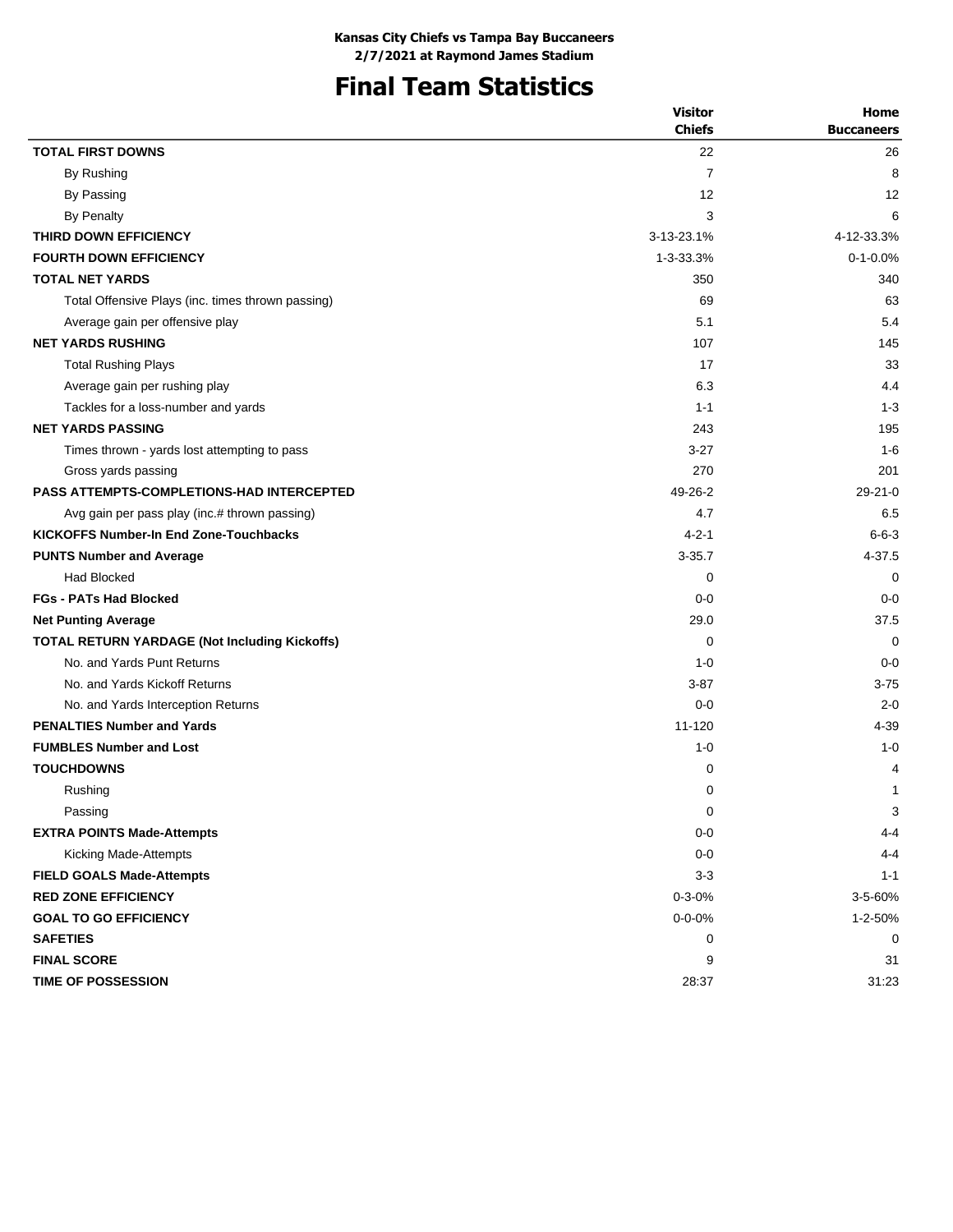# **Ball Possession And Drive Chart**

### **Kansas City Chiefs**

| #  | Time<br>Recd | Time<br>Lost | <b>Time How Ball</b><br><b>Poss Obtained</b> | <b>Drive</b><br>Began | #<br><b>Play</b> | Yds<br>Gain | Yds<br>Pen   | Net<br>Yds | 1st<br>Down | Last<br>Scrm | <b>How Given</b><br>Up |
|----|--------------|--------------|----------------------------------------------|-----------------------|------------------|-------------|--------------|------------|-------------|--------------|------------------------|
|    | 13:33        | 11:21        | $2:12$ Punt                                  | <b>KC33</b>           | 6                | 16          | 0            | 16         | 1           | KC 49        | Punt                   |
|    | 8:33         | 5:10         | 3:23 Punt                                    | KC 38                 | 8                | 26          | 5            | 31         | 3           | TB 31        | Field Goal             |
| 3  | 0:37         | 14:50        | 0:47 Kickoff                                 | <b>KC37</b>           | 3                | 6           | 0            | 6          | 0           | KC 43        | Punt                   |
| 4  | 10:50        | 9:03         | 1:47 Downs                                   | KC 1                  | 4                | 16          | -8           | 8          |             | KC 9         | Punt                   |
| 5  | 6:05         | 1:01         | 5:04 Kickoff                                 | KC 25                 | 10               | 61          | 0            | 61         | 4           | $*$ TB 14    | Field Goal             |
| 6  | 0:06         | 0:00         | 0:06 Kickoff                                 | <b>KC 25</b>          |                  | $-1$        | $\mathbf{0}$ | $-1$       | 0           | <b>KC 25</b> | End of Half            |
|    | 15:00        | 11:26        | 3:34 Kickoff                                 | <b>KC19</b>           |                  | 47          | $\Omega$     | 47         |             | TB 34        | Field Goal             |
| 8  | 7:45         | 6:20         | 1:25 Kickoff                                 | KC 25                 | 3                | $-3$        |              | $-3$       | 0           | KC 22        | Interception           |
| 9  | 2:46         | 13:32        | 4:14 Kickoff                                 | <b>KC 25</b>          | 11               | 64          | 0            | 64         | 5           | $*$ TB 11    | Downs                  |
| 10 | 8:06         | 3:58         | 4:08 Punt                                    | KC 8                  | 10               | 60          | 5            | 65         | 4           | <b>TB 27</b> | Downs                  |
| 11 | 3:30         | 1:33         | 1:57 Punt                                    | KC 42                 | 9                | 58          | $-10$        | 48         |             | $*$ TB 10    | Interception           |

(278) Average KC 25

|               | <b>Tampa Bay Buccaneers</b> |              |                                              |                       |                  |             |              |            |             |                     |                        |
|---------------|-----------------------------|--------------|----------------------------------------------|-----------------------|------------------|-------------|--------------|------------|-------------|---------------------|------------------------|
| #             | Time<br>Recd                | Time<br>Lost | <b>Time How Ball</b><br><b>Poss Obtained</b> | <b>Drive</b><br>Began | #<br><b>Play</b> | Yds<br>Gain | Yds<br>Pen   | Net<br>Yds | 1st<br>Down | Last<br><b>Scrm</b> | <b>How Given</b><br>Up |
|               | 15:00                       | 13:33        | 1:27 Kickoff                                 | TB 23                 | 3                | 4           | 0            | 4          | 0           | TB 27               | Punt                   |
| $\mathcal{P}$ | 11:21                       | 8:33         | $2:48$ Punt                                  | TB 20                 | 4                | 9           | 0            | 9          | 1           | <b>TB 29</b>        | Punt                   |
| 3             | 5:10                        | 0:37         | 4:33 Kickoff                                 | TB 25                 | 8                | 70          | 5            | 75         | 6           | * KC 8              | Touchdown              |
| 4             | 14:50                       | 10:50        | 4:00 Punt                                    | <b>TB 30</b>          | 9                | 54          | 15           | 69         | 3           | $*$ KC 1            | Downs                  |
| 5             | 9:03                        | 6:05         | 2:58 Punt                                    | KC 38                 | 6                | 28          | 10           | 38         | 3           | * KC 17             | Touchdown              |
| 6             | 1:01                        | 0:06         | 0:55 Kickoff                                 | TB 29                 | 5                | 29          | 42           | 71         | 5           | $*$ KC 1            | Touchdown              |
| 7             | 11:26                       | 7:45         | 3:41 Kickoff                                 | <b>TB 26</b>          | 6                | 74          | $\mathbf{0}$ | 74         | 3           | <b>KC 27</b>        | Touchdown              |
| 8             | 6:20                        | 2:46         | 3:34 Interception                            | <b>KC 45</b>          | 8                | 11          | 0            | 11         | 2           | * KC 34             | <b>Field Goal</b>      |
| 9             | 13:32                       | 8:06         | 5:26 Downs                                   | TB 12                 | 9                | 42          | 0            | 42         | 3           | KC 46               | Punt                   |
| 10            | 3:58                        | 3:30         | 0:28 Downs                                   | TB 13                 | 3                | 6           | 0            | 6          | 0           | <b>TB 19</b>        | Punt                   |
| 11            | 1:33                        | 0:00         | 1:33 Interception                            | TB 20                 | 3                | $-2$        | 0            | $-2$       | 0           | TB 19               | End of Game            |

(315) Average TB 29

**\* inside opponent's 20**

|                | Time of Possession by Quarter          | 1st               | 2nd  | 3rd  | 4th                   | ΟТ | Total |
|----------------|----------------------------------------|-------------------|------|------|-----------------------|----|-------|
| <b>Visitor</b> | Kansas City Chiefs                     | 6:12              | 7:07 | 7:45 | 7:33                  |    | 28:37 |
| Home           | Tampa Bay Buccaneers                   | 8:48              | 7:53 | 7:15 | 7:27                  |    | 31:23 |
|                | <b>Kickoff Drive No.-Start Average</b> | Chiefs: 6 - KC 26 |      |      | Buccaneers: 4 - TB 26 |    |       |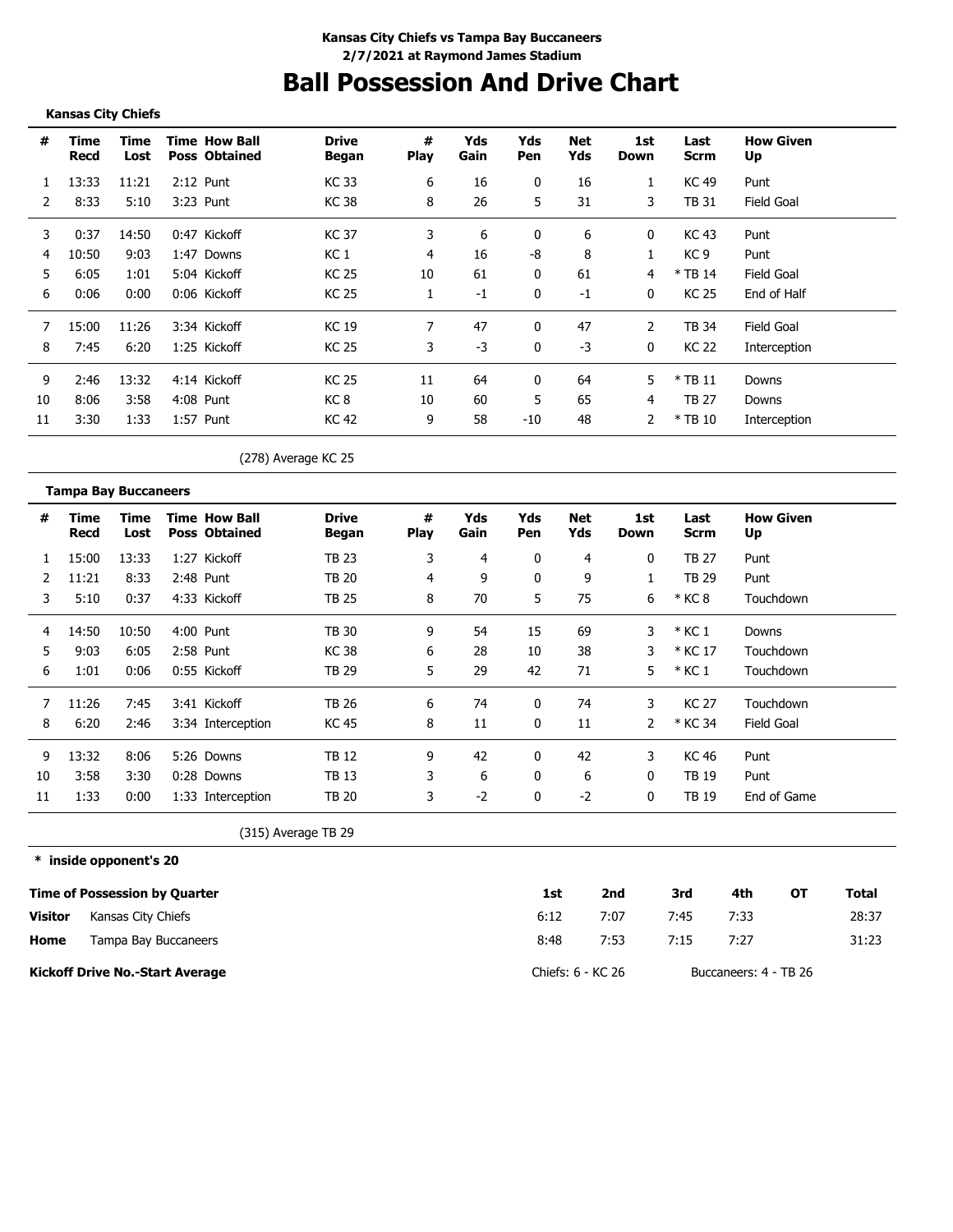# **Final Defensive Statistics**

| <b>Kansas City Chiefs</b> |                |                |              |              | <b>Regular Defensive Plays</b> |            |              |              |           |    |           |            | <b>Special Teams</b> |    |           |              |            | <b>Misc</b>  |    |           |
|---------------------------|----------------|----------------|--------------|--------------|--------------------------------|------------|--------------|--------------|-----------|----|-----------|------------|----------------------|----|-----------|--------------|------------|--------------|----|-----------|
|                           | <b>TKL</b>     | <b>AST</b>     | <b>COMB</b>  | <b>SK</b>    | / YDS                          | <b>TFL</b> | $\mathbf{o}$ | IN           | <b>PD</b> | FF | <b>FR</b> | <b>TKL</b> | <b>AST</b>           | FF | <b>FR</b> | <b>BL</b>    | <b>TKL</b> | <b>AST</b>   | FF | <b>FR</b> |
| D.Wilson                  | 6              | 4              | 10           | 0            | 0                              |            | 0            | 0            | 0         | 0  | 0         | 0          | 0                    | 0  | 0         | 0            | 0          | 0            | 0  | 0         |
| <b>B.Niemann</b>          |                | 5              | 9            | 0            | 0                              | 0          | 0            | 0            | 0         | 0  | 0         | 0          | 0                    | 0  | 0         | 0            | 0          | 0            | 0  | 0         |
| D.Sorensen                |                | 3              | 6            | 0            | 0                              | 0          | 0            | 0            | 0         | 0  | 0         | 0          | 0                    | 0  | 0         | 0            | 0          | 0            | 0  | 0         |
| C.Jones                   |                | 2              | 5            | 0            | 0                              | 0          | 0            | 0            | 0         | 0  | 0         | 0          | 0                    | 0  | 0         | 0            | 0          | 0            | 0  | 0         |
| C.Ward                    | 3              | $\overline{2}$ | 5            | $\mathbf{0}$ | $\mathbf{0}$                   | 0          | 0            | $\mathbf{0}$ | 0         | 0  | 0         | 0          | 0                    | 0  | 0         | 0            | 0          | 0            | 0  | 0         |
| D.Nnadi                   |                | 4              | 5            | 0            | 0                              | 0          | 0            | 0            | 0         | 0  | 0         | 0          | 0                    | 0  | 0         | 0            | 0          | 0            | 0  | 0         |
| <b>B.Breeland</b>         | 3              | 1              | 4            | 0            | 0                              | 0          | 0            | $\mathbf 0$  | 0         | 0  | 0         | 0          | 0                    | 0  | 0         | 0            | 0          | 0            | 0  | 0         |
| F.Clark                   |                | 2              | 4            | 1            | 6                              | 2          | 1            | 0            | 0         | 0  | 0         | 0          | 0                    | 0  | 0         | 0            | 0          | 0            | 0  | 0         |
| T.Mathieu                 | $\overline{2}$ | $\mathbf{1}$   | 3            | $\mathbf{0}$ | 0                              | 0          | 0            | $\mathbf 0$  | 0         | 0  | 0         | 0          | 0                    | 0  | 0         | 0            | 0          | 0            | 0  | 0         |
| T.Kpassagnon              |                |                | 3            | 0            | 0                              | 0          | 0            | 0            | 0         | 0  | 0         | 0          | 0                    | 0  | 0         | 0            | 0          | 0            | 0  | 0         |
| L.Sneed                   | 2              | 1              | 3            | 0            | 0                              | 0          | 0            | $\mathbf 0$  | 0         | 0  | 0         | 0          | 0                    | 0  | 0         | 0            | 0          | 0            | 0  | 0         |
| T.Wharton                 | 0              | 2              | 2            | 0            | 0                              | 0          |              | 0            | 0         | 0  | 0         | 0          | 0                    | 0  | 0         | 0            | 0          | 0            | 0  | 0         |
| J.Thornhill               |                | 0              | 1            | 0            | 0                              | 0          | 0            | $\mathbf 0$  | 0         | 0  | 0         | 0          | 0                    | 0  | 0         | 0            | 0          | 0            | 0  | 0         |
| A.Hitchens                |                |                |              | 0            | 0                              | 0          | 0            | 0            |           | 0  | 0         | 0          | 0                    | 0  | 0         | 0            | 0          | 0            | 0  | 0         |
| M.Danna                   |                |                |              | 0            | $\mathbf{0}$                   | 0          | 0            | $\mathbf 0$  | 0         | 0  | 0         | 0          | 0                    | 0  | 0         | 0            | 0          | 0            | 0  | 0         |
| A.Okafor                  | 0              | 1              | 1            | 0            | 0                              | 0          | 0            | 0            | 0         | 0  | 0         | 0          | 0                    | 0  | 0         | 0            | 0          | 0            | 0  | 0         |
| D.O'Daniel                | 0              | 0              | $\mathbf{0}$ | 0            | 0                              | 0          | 0            | $\mathbf 0$  | 0         | 0  | 0         | 1          | 0                    | 0  | 0         | 0            | 0          | 0            | 0  | 0         |
| A.Sherman                 |                | 0              | 0            | 0            | 0                              | 0          | 0            | 0            | 0         | 0  | 0         |            | 0                    | 0  | 0         | 0            | 0          | 0            | 0  | 0         |
| A.Watts                   |                | 0              | 0            | 0            | 0                              | 0          | 0            | 0            | 0         | 0  | 0         |            | 0                    | 0  | 0         | 0            | 0          | 0            | 0  | 0         |
| T.Hill                    | 0              | 0              | 0            | 0            | 0                              | 0          | 0            | 0            | 0         | 0  | 0         | 0          | 0                    | 0  | 0         | 0            | 1          | 0            | 0  | 0         |
| P.Mahomes                 | 0              | 0              | $\mathbf{0}$ | 0            | 0                              | 0          | 0            | $\mathbf{0}$ | 0         | 0  | 0         | 0          | 0                    | 0  | 0         | $\mathbf{0}$ | 0          | $\mathbf{0}$ | 0  |           |
| Total                     | 32             | 31             | 63           | 1            | 6                              | з          | 2            | 0            | 1         | 0  | 0         | 3          | 0                    | 0  | 0         | 0            | 1          | 0            | 0  |           |

**TKL = Tackle AST = Assist COMB = Combined QH=QB Hit IN = Interception PD = Pass Defense FF = Forced Fumble FR = Fumble Recovery**

| <b>Tampa Bay Buccaneers</b> |            |              |                |     | <b>Regular Defensive Plays</b> |        |   |           |           |              |           |            | <b>Special Teams</b> |           |           |           |              | Misc       |    |           |
|-----------------------------|------------|--------------|----------------|-----|--------------------------------|--------|---|-----------|-----------|--------------|-----------|------------|----------------------|-----------|-----------|-----------|--------------|------------|----|-----------|
|                             | <b>TKL</b> | <b>AST</b>   | <b>COMB</b>    | SK  | <b>YDS</b>                     | TFL QH |   | <b>IN</b> | <b>PD</b> | <b>FF</b>    | <b>FR</b> | <b>TKL</b> | <b>AST</b>           | <b>FF</b> | <b>FR</b> | <b>BL</b> | <b>TKL</b>   | <b>AST</b> | FF | <b>FR</b> |
| D.White                     | 8          | 4            | 12             | 0   | 0                              | 2      | 0 |           |           |              | 0         | 0          | 0                    | $\Omega$  | 0         | 0         | $\Omega$     | 0          | 0  | 0         |
| L.David                     | ь          | 0            | 6              | 0   | 0                              | 0      |   | 0         | 2         | 0            | 0         | 0          | 0                    |           | 0         | 0         | 0            | 0          |    | O         |
| A.Winfield                  |            |              | 6              | 0   | 0                              | 0      |   |           | 2         | 0            | 0         | 0          | 0                    |           | 0         | 0         | 0            | 0          | 0  | 0         |
| S.Murphy-Bunting            | 3          | 3            | 6              | 0   | 0                              | 0      |   | 0         |           |              | 0         | 0          | 0                    | 0         | 0         | 0         | 0            | 0          | 0  | C         |
| J.Dean                      | 4          | $\mathbf{0}$ | 4              | 0   | 0                              | 0      | 0 | 0         |           | 0            | 0         | 0          | 0                    | 0         | 0         | 0         | 0            | 0          | 0  | 0         |
| M.Edwards                   | 2          | 2            | 4              | 0   | 0                              | 0      |   | 0         |           | 0            | 0         | 0          | 0                    | 0         | 0         | 0         | 0            | 0          | 0  | 0         |
| C.Davis                     |            |              | 4              | 0   | $\mathbf{0}$                   | 0      | 0 | 0         | 0         | 0            | 0         |            | 0                    | 0         | 0         | 0         | 0            | 0          | 0  | 0         |
| J.Pierre-Paul               |            | 0            | 3              | 0   | 0                              | 0      | 0 | 0         | 1         | 0            | 0         | 0          | 0                    | 0         | 0         | 0         | 0            | 0          | 0  |           |
| J.Whitehead                 | 2          | $\mathbf{0}$ | $\overline{2}$ | 0   | 0                              | 0      | 0 | 0         | 0         | $\Omega$     | 0         | 0          | 0                    | 0         | 0         | 0         | 0            | 0          | 0  | 0         |
| N.Suh                       |            |              | $\overline{2}$ | 1.5 | 14.5                           |        |   | 0         | 0         | $\Omega$     | 0         | 0          | 0                    | C         | 0         | 0         | 0            | 0          | 0  | 0         |
| S.Barrett                   |            | 0            |                |     | 6                              |        |   | 0         | 0         | $\Omega$     | 0         | 0          | 0                    | O         | 0         | 0         | 0            | 0          | 0  |           |
| S.McLendon                  |            | 0            |                | 0   | 0                              | 0      |   | 0         | 0         | 0            | 0         | 0          | 0                    | 0         | 0         | 0         | 0            | 0          | 0  | 0         |
| V.Vea                       |            | $\mathbf{0}$ |                | 0   | $\mathbf{0}$                   | 0      |   | 0         | 0         |              | 0         | 0          | 0                    | 0         | 0         | 0         | 0            | 0          | 0  | 0         |
| C.Gill                      |            |              |                | 0.5 | 6.5                            | 0      |   | 0         | 0         |              | 0         |            | 0                    |           | 0         | 0         | 0            | 0          | п  | 0         |
| A.Nelson                    |            | 0            | 0              | 0   | 0                              | 0      |   | 0         | 0         | 0            | 0         |            | 0                    | 0         | 0         | 0         | 0            | 0          | 0  | 0         |
| W.Gholston                  | 0          | 0            | 0              | 0   | 0                              | 0      |   | 0         | 0         | 0            | 0         | 0          | 0                    | 0         | 0         | 0         | 0            | 0          | 0  | 0         |
| <b>B.Pinion</b>             | 0          | 0            | 0              | 0   | 0                              | 0      | 0 | 0         | 0         | $\mathbf{0}$ | 0         |            | 0                    | 0         | 0         | 0         | 0            | 0          | 0  | 0         |
| T.Brady                     |            |              | ŋ              | ŋ   | 0                              | 0      |   |           | 0         |              | 0         |            | 0                    |           | 0         | 0         | <sup>0</sup> | 0          |    |           |
| <b>Total</b>                | 38         | 15           | 53             | 3   | 27                             | 4      |   |           | 9         |              | 0         |            | 0                    |           | O         | 0         | 0            | n          |    |           |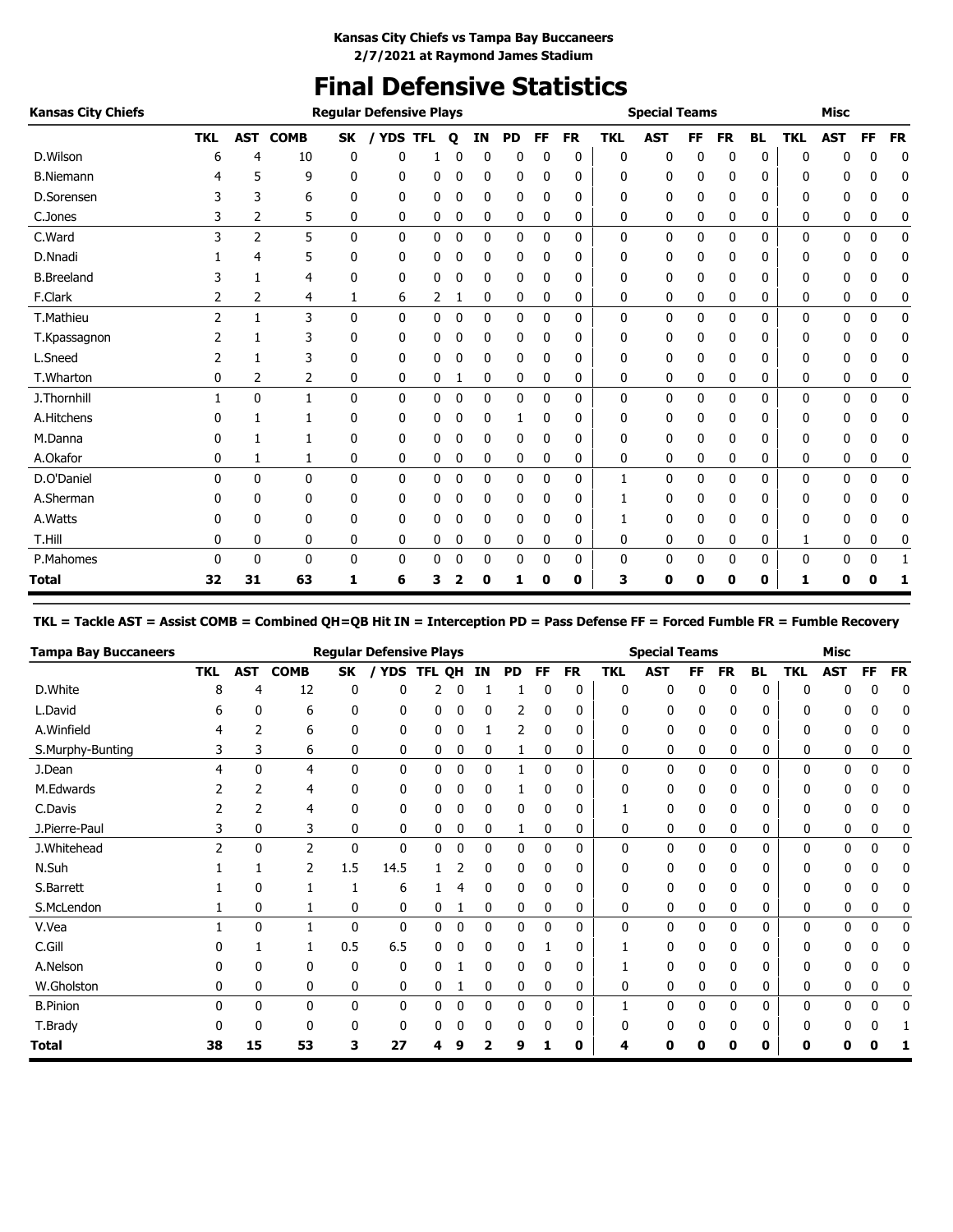**Kansas City Chiefs vs Tampa Bay Buccaneers**

**2/7/2021 at Raymond James Stadium**

# **First Half Summary**

|                                   |                              | PERIOD SCORES                                    |                                                                           | TIME OF POSSESSION |                      |               |
|-----------------------------------|------------------------------|--------------------------------------------------|---------------------------------------------------------------------------|--------------------|----------------------|---------------|
| Chiefs                            |                              | $3 \ 3 = 6$                                      | Chiefs                                                                    | 13:19              |                      |               |
| <b>Buccaneers</b>                 |                              | $714 = 21$                                       | <b>Buccaneers</b>                                                         | 16:41              |                      |               |
|                                   |                              |                                                  | <b>Scoring Plays</b>                                                      |                    |                      |               |
| <b>Team</b>                       | Qtr                          | Time Play Description (Extra Point) (Drive Info) |                                                                           |                    | <b>Visitor</b>       | Home          |
| Chiefs                            | 1                            | 5:10 H.Butker 49 yd. Field Goal (8-31, 3:23)     |                                                                           |                    | 3                    | 0             |
| <b>Buccaneers</b>                 | 1                            |                                                  | 0:37 R. Gronkowski 8 yd. pass from T. Brady (R. Succop kick) (8-75, 4:33) |                    | 3                    |               |
| <b>Buccaneers</b>                 | 2                            |                                                  | 6:05 R.Gronkowski 17 yd. pass from T.Brady (R.Succop kick) (6-38, 2:58)   |                    | 3                    | 14            |
| Chiefs                            | 2                            | 1:01 H.Butker 34 yd. Field Goal (10-61, 5:04)    |                                                                           |                    | 6                    | 14            |
| <b>Buccaneers</b>                 | 2                            |                                                  | 0:06 A.Brown 1 yd. pass from T.Brady (R.Succop kick) (5-71, 0:55)         |                    | 6                    | 21            |
|                                   |                              |                                                  |                                                                           | Kansas City Chiefs | Tampa Bay Buccaneers |               |
| <b>TOTAL FIRST DOWNS</b>          |                              |                                                  |                                                                           | 9                  |                      | 18            |
|                                   |                              | First Downs Rushing-Passing-by Penalty           |                                                                           | $4 - 4 - 1$        |                      | $4 - 8 - 6$   |
| <b>THIRD DOWN EFFICIENCY</b>      |                              |                                                  |                                                                           | 1-6-16.7%          |                      | 2-6-33.3%     |
| <b>TOTAL NET YARDS</b>            |                              |                                                  |                                                                           | 124                |                      | 194           |
|                                   | <b>Total Offensive Plays</b> |                                                  |                                                                           | 30                 |                      | 35            |
| <b>NET YARDS RUSHING</b>          |                              |                                                  |                                                                           | 57                 |                      | 60            |
| <b>NET YARDS PASSING</b>          |                              |                                                  |                                                                           | 67                 |                      | 134           |
|                                   | Gross Yards Passing          |                                                  |                                                                           | 67                 |                      | 140           |
|                                   |                              | Times thrown-yards lost attempting to pass       |                                                                           | $0 - 0$            |                      | $1 - 6$       |
|                                   |                              | Pass Attempts-Completions-Had Intercepted        |                                                                           | $19 - 9 - 0$       |                      | $20 - 16 - 0$ |
| <b>Punts-Number and Average</b>   |                              |                                                  |                                                                           | $3 - 35.7$         |                      | $2 - 36.5$    |
| <b>Penalties-Number and Yards</b> |                              |                                                  |                                                                           | $8 - 95$           |                      | $1 - 5$       |
| <b>Fumbles-Number and Lost</b>    |                              |                                                  |                                                                           | $0 - 0$            |                      | $0 - 0$       |
| <b>Red Zone Efficiency</b>        |                              |                                                  |                                                                           | $0 - 1 - 0%$       |                      | 3-4-75%       |
| <b>Average Drive Start</b>        |                              |                                                  |                                                                           | <b>KC 26</b>       |                      | <b>TB32</b>   |

|                           |            | <b>Kansas City Chiefs</b> |            |                                |            |    |           |              |                       |                      | <b>Tampa Bay Buccaneers</b> |            |            |            |             |           |                |
|---------------------------|------------|---------------------------|------------|--------------------------------|------------|----|-----------|--------------|-----------------------|----------------------|-----------------------------|------------|------------|------------|-------------|-----------|----------------|
| <b>RUSHING</b>            |            |                           | <b>ATT</b> | <b>YDS</b>                     | <b>AVG</b> |    | LG        | TD           | <b>RUSHING</b>        |                      |                             | <b>ATT</b> | <b>YDS</b> | <b>AVG</b> |             | LG        | TD             |
| P.Mahomes                 |            |                           | 5          | 33                             | 6.6        |    | 11        | 0            | R.Jones               |                      |                             | 6          | 33         | 5.5        |             | 13        | 0              |
| C.Edwards-Helaire         |            |                           | 4          | 17                             | 4.3        |    | 7         | 0            | L.Fournette           |                      |                             |            | 30         | 4.3        |             | 11        | 0              |
| T.Hill                    |            |                           |            | 5                              | 5.0        |    | 5         | 0            | S.Miller              |                      |                             |            | -3         | $-3.0$     |             | $-3$      | 0              |
| Darr. Williams            |            |                           |            | 2                              | 2.0        |    | 2         | 0            |                       |                      |                             |            |            |            |             |           |                |
| Total                     |            |                           | 11         | 57                             | 5.2        |    | 11        | 0            | Total                 |                      |                             | 14         | 60         | 4.3        |             | 13        | 0              |
| <b>PASSING</b>            | <b>ATT</b> | <b>CMP</b>                | <b>YDS</b> | SK/YD                          | <b>TD</b>  | LG | <b>IN</b> | <b>RT</b>    | <b>PASSING</b>        | <b>ATT</b>           | <b>CMP</b>                  | <b>YDS</b> | SK/YD      | TD         | LG          | <b>IN</b> | <b>RT</b>      |
| P.Mahomes                 | 19         | 9                         | 67         | 0/0                            | 0          | 14 | 0         | 56.2         | T.Brady               | 20                   | 16                          | 140        | 1/6        | 3          | 31          | 0         | 135.4          |
| Total                     | 19         | 9                         | 67         | 0/0                            | 0          | 14 | 0         | 56.3         | Total                 | 20                   | 16                          | 140        | 1/6        | 3          | 31          | 0         | 135.4          |
| <b>PASS RECEIVING</b>     |            | <b>TAR</b>                | <b>REC</b> | <b>YDS</b>                     | <b>AVG</b> |    | LG        | TD           | <b>PASS RECEIVING</b> |                      | <b>TAR</b>                  | <b>REC</b> | <b>YDS</b> | <b>AVG</b> |             | LG        | TD             |
| T.Kelce                   |            | 6                         | 5          | 47                             | 9.4        |    | 13        | 0            | R.Gronkowski          |                      | 5                           | 5          | 42         | 8.4        |             | 17        | $\overline{2}$ |
| T.Hill                    |            | 3                         | 2          | 13                             | 6.5        |    | 14        | 0            | A.Brown               |                      | 4                           | 4          | 19         | 4.8        |             | 16        | 1              |
| M.Hardman                 |            | 5                         | 1          | 4                              | 4.0        |    | 4         | 0            | C.Brate               |                      | 2                           | 2          | 20         | 10.0       |             | 15        | 0              |
| <b>B.Pringle</b>          |            |                           | 1          | 3                              | 3.0        |    | 3         | $\mathbf{0}$ | L.Fournette           |                      | 2                           | 2          | 19         | 9.5        |             | 15        | 0              |
| Darr. Williams            |            | 2                         | 0          | 0                              | 0.0        |    | 0         | 0            | C.Godwin              |                      | 3                           | 2          | 9          | 4.5        |             | 8         | 0              |
|                           |            |                           |            |                                |            |    |           |              | M.Evans               |                      |                             | 1          | 31         | 31.0       |             | 31        | 0              |
|                           |            |                           |            |                                |            |    |           |              | J.Haeg                |                      |                             | 0          | 0          | 0.0        |             | 0         | 0              |
|                           |            |                           |            |                                |            |    |           |              | T.Johnson             |                      |                             | 0          | 0          | 0.0        |             | 0         | 0              |
|                           |            |                           |            |                                |            |    |           |              | R.Jones               |                      |                             | 0          | 0          | 0.0        |             | 0         | 0              |
| Total                     |            | 17                        | 9          | 67                             | 7.4        |    | 14        | 0            | Total                 |                      | 20                          | 16         | 140        | 8.8        |             | 31        | 3              |
| <b>Kansas City Chiefs</b> |            |                           |            | <b>Regular Defensive Plays</b> |            |    |           |              |                       | <b>Special Teams</b> |                             |            |            |            | <b>Misc</b> |           |                |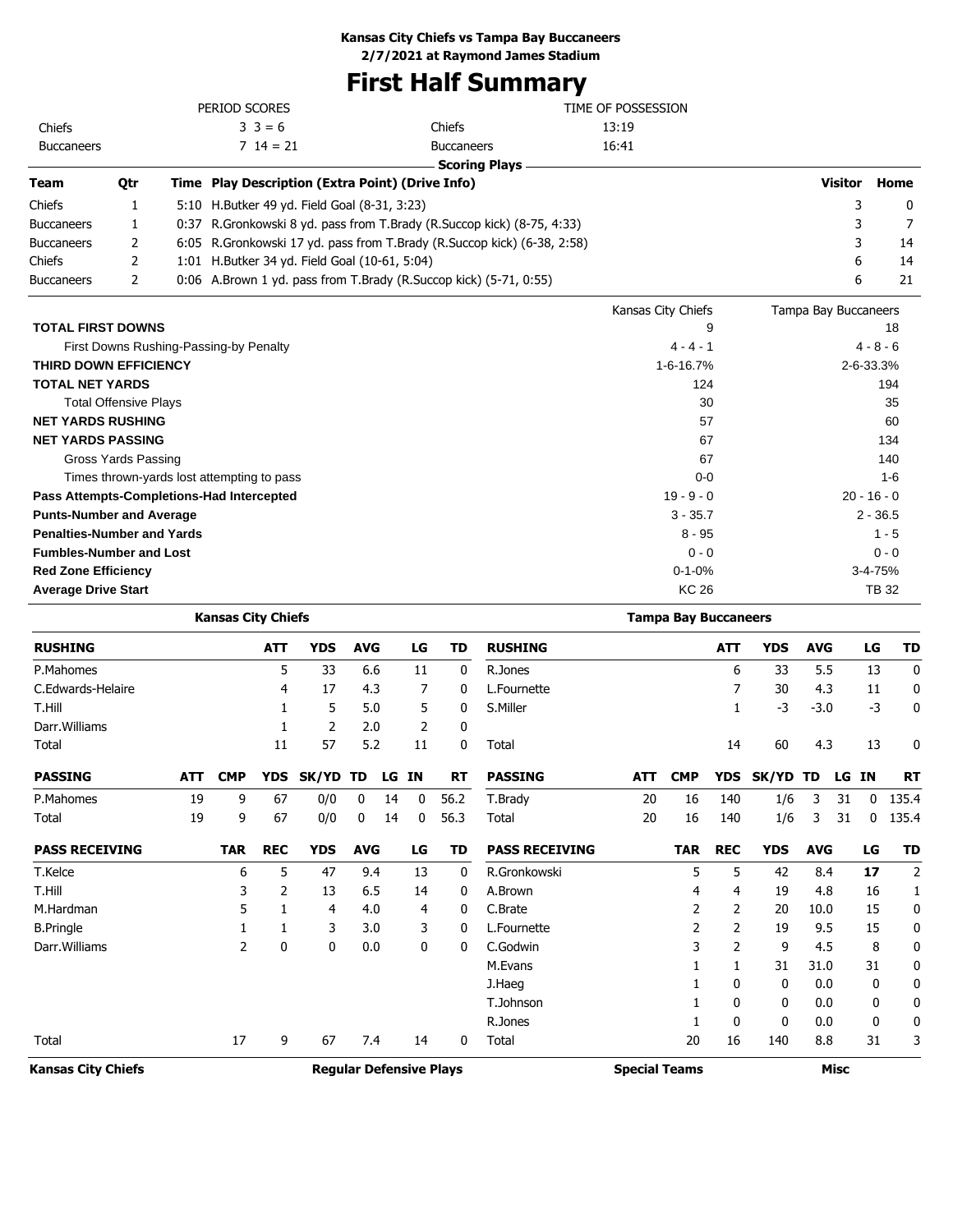## **First Half Summary**

|    |                | 0                   |  |                                                  |              |                   |                                                       |                                                         |                           |                                                                                                                   |                          | $\overline{\mathbf{0}}$ |                            |             |                                                                    |                       |                                                                                                                                             |
|----|----------------|---------------------|--|--------------------------------------------------|--------------|-------------------|-------------------------------------------------------|---------------------------------------------------------|---------------------------|-------------------------------------------------------------------------------------------------------------------|--------------------------|-------------------------|----------------------------|-------------|--------------------------------------------------------------------|-----------------------|---------------------------------------------------------------------------------------------------------------------------------------------|
|    | 4              | 0                   |  |                                                  |              |                   |                                                       |                                                         | $\mathbf{0}$              |                                                                                                                   |                          | $\overline{\mathbf{0}}$ |                            |             |                                                                    |                       |                                                                                                                                             |
|    | $\overline{4}$ | $\mathbf 0$         |  |                                                  |              |                   | $\overline{\mathbf{0}}$                               |                                                         | $\mathbf 0$               |                                                                                                                   | $\overline{\phantom{0}}$ | $\overline{\mathbf{0}}$ |                            |             |                                                                    |                       | $\overline{\mathbf{0}}$                                                                                                                     |
|    | 4              | $\mathbf{0}$        |  |                                                  | 0            |                   | 0                                                     |                                                         | $\mathbf 0$               |                                                                                                                   |                          | 0                       |                            | 0           |                                                                    |                       |                                                                                                                                             |
| 11 | 18             | $\mathbf 0$         |  |                                                  |              |                   |                                                       |                                                         | $\mathbf 0$               | $\mathbf 0$                                                                                                       | $\bullet$                | $\mathbf{0}$            |                            | $\mathbf 0$ |                                                                    |                       |                                                                                                                                             |
|    |                | TKL AST COMB<br>4 2 |  | $\mathbf 0$<br>$\mathbf{0}$<br>$\mathbf{0}$<br>0 | $\mathbf{0}$ | $0\quad 0$<br>- 0 | 1 0 0<br>$0\quad 0\quad 0$<br>$\overline{\mathbf{0}}$ | $\overline{\mathbf{0}}$<br>$\overline{\mathbf{0}}$<br>0 | $0\quad 0$<br>0 1 0 0 0 0 | $0\qquad 0\qquad$<br>$\begin{array}{c c} 0 \end{array}$<br>$\overline{\mathbf{0}}$<br>$\overline{0}$<br>$\bullet$ | $\overline{\mathbf{0}}$  | $\mathbf{0}$            | $0\qquad 0$<br>$0\qquad 0$ |             | 0 <sup>1</sup><br>0 <sup>1</sup><br>0 <sup>1</sup><br>$\mathbf{0}$ | $\mathbf 0$<br>0<br>0 | SK / YDS TFL Q IN PD FF FR TKL AST FF FR BL TKL AST FF FR<br>$0\quad 0\quad 0$<br>$0\quad 0\quad 0$<br>$0\quad 0$<br>$0\quad 0\quad 0\quad$ |

| <b>Tampa Bay Buccaneers</b> |     |            |             |    | <b>Regular Defensive Plays</b> |            |    |     |     |    |           |             | <b>Special Teams</b> |    |    |          |              | Misc         |          |              |
|-----------------------------|-----|------------|-------------|----|--------------------------------|------------|----|-----|-----|----|-----------|-------------|----------------------|----|----|----------|--------------|--------------|----------|--------------|
|                             | TKL | <b>AST</b> | <b>COMB</b> | SK | <b>YDS</b>                     | <b>TFL</b> | QH | IN. | PD. | FF | <b>FR</b> | TKL         | AST                  | FF | FR | BL       | TKL          | AST          | FF       | <b>FR</b>    |
| L.David                     |     |            |             |    |                                |            |    |     |     |    |           | 0           |                      |    |    |          | 0            | 0            | 0        | $\mathbf{0}$ |
| D.White                     | 4   |            |             |    |                                |            |    |     |     |    |           | 0           | 0                    |    |    |          | 0            | 0            | $\Omega$ | $\mathbf{0}$ |
| J.Dean                      |     |            |             |    |                                |            |    |     |     |    |           | 0           | 0                    |    |    |          | 0            | $\mathbf{0}$ |          | $\mathbf{0}$ |
| J.Pierre-Paul               |     |            |             |    |                                |            |    |     |     |    |           | 0           | 0                    |    |    | $\Omega$ | $\mathbf{0}$ | $\mathbf{0}$ | $\Omega$ | $\mathbf{0}$ |
| <b>Total</b>                | 13  |            | 14          | 0  | 0                              |            | 0  |     |     |    | 0         | $\mathbf 0$ | 0                    |    | 0  | 0        | 0            | 0            | 0        | 0            |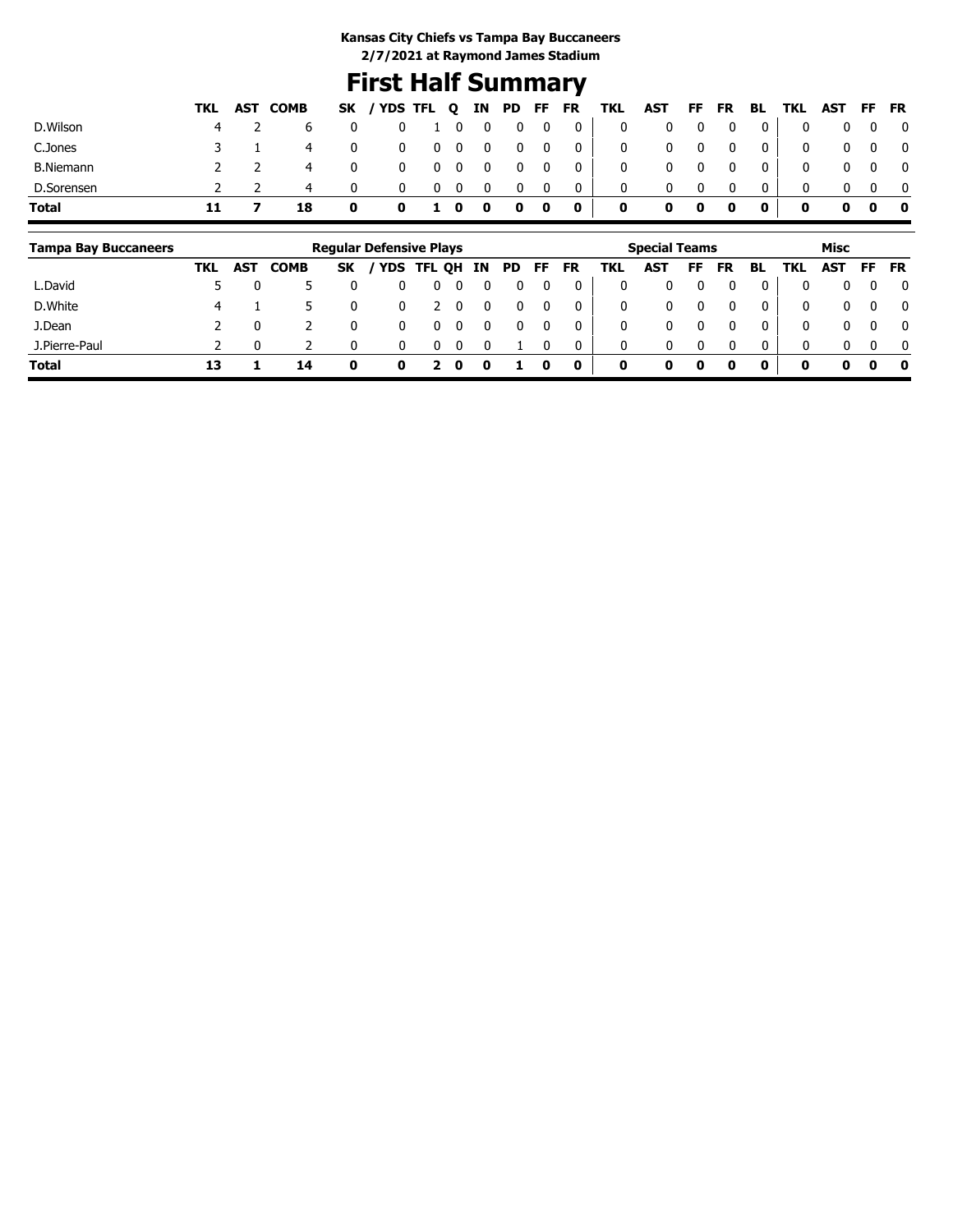|  |  | Kansas City Chiefs vs Tampa Bay Buccaneers at Raymond James Stadium |  |  |
|--|--|---------------------------------------------------------------------|--|--|
|  |  |                                                                     |  |  |

| Play By Play                         | <b>First Quarter</b>                                                                                        | 2/7/2021       |
|--------------------------------------|-------------------------------------------------------------------------------------------------------------|----------------|
|                                      | KC wins the coin toss and elects to defer. TB elects to Receive, and KC elects to defend the north goal.    |                |
|                                      | H.Butker kicks 68 yards from KC 35 to TB -3. J.Mickens to TB 23 for 26 yards (D.O'Daniel).                  |                |
|                                      | Tampa Bay Buccaneers at 15:00, (1st play from scrimmage 14:56)                                              |                |
| $1-10-TB$ 23                         | (14:56) T.Brady pass short left to C.Godwin to TB 24 for 1 yard (B.Breeland).                               |                |
| 2-9-TB 24                            | (14:23) L.Fournette right tackle to TB 27 for 3 yards (C.Jones).                                            |                |
| 3-6-TB 27                            | (13:48) (Shotgun) T.Brady pass incomplete short left to C.Godwin.                                           |                |
| 4-6-TB 27                            | (13:43) B.Pinion punts 40 yards to KC 33, Center-Z.Triner, downed by TB-K.Minter.                           |                |
| Kansas City Chiefs at 13:33          |                                                                                                             |                |
| $1-10-KC$ 33                         | (13:33) (Shotgun) P.Mahomes pass short right to B.Pringle to KC 36 for 3 yards (C.Davis; S.Murphy-Bunting). |                |
| 2-7-KC 36                            | (12:52) (Shotgun) P.Mahomes pass incomplete short middle [S.Barrett].                                       |                |
| 3-7-KC 36                            | (12:48) (Shotgun) P.Mahomes scrambles left end ran ob at KC 47 for 11 yards (A.Winfield).                   | R1             |
| 1-10-KC 47                           | (12:11) (Shotgun) P. Mahomes scrambles left end ran ob at KC 49 for 2 yards (J. Pierre-Paul).               |                |
| 2-8-KC 49                            | (11:38) (Shotgun) P.Mahomes pass incomplete deep left to M.Hardman.                                         |                |
| 3-8-KC 49                            | (11:34) (Shotgun) P.Mahomes pass incomplete deep right to M.Hardman.                                        |                |
| 4-8-KC 49                            | (11:29) T.Townsend punts 51 yards to end zone, Center-J.Winchester, Touchback.                              |                |
| <b>Tampa Bay Buccaneers at 11:21</b> |                                                                                                             |                |
| $1-10-TB$ 20                         | $(11:21)$ R. Jones right tackle to TB 33 for 13 yards (T. Mathieu).                                         | R1             |
| $1-10-TB$ 33                         | (10:41) S. Miller left end to TB 30 for -3 yards (F. Clark).                                                |                |
| 2-13-TB 30                           | (10:03) (Shotgun) T.Brady pass short left to C.Brate to TB 35 for 5 yards (D.Wilson).                       |                |
| 3-8-TB 35                            | (9:22) (Shotgun) T.Brady sacked at TB 29 for -6 yards (F.Clark).                                            |                |
| 4-14-TB 29                           | (8:41) B.Pinion punts 33 yards to KC 38, Center-Z.Triner, out of bounds.                                    |                |
| Kansas City Chiefs at 8:33           |                                                                                                             |                |
| 1-10-KC 38                           | (8:33) T.Hill left end ran ob at KC 43 for 5 yards (J.Dean).                                                |                |
| 2-5-KC 43                            | (8:03) (Shotgun) C.Edwards-Helaire right guard to KC 48 for 5 yards (D.White).                              | R <sub>2</sub> |
| 1-10-KC 48                           | (7:21) (Shotgun) P.Mahomes scrambles left end ran ob at TB 41 for 11 yards (L.David).                       | R <sub>3</sub> |
| $1-10-TB$ 41                         | $(6.51)$ (Shotgun) C. Edwards-Helaire up the middle to TB 35 for 6 yards (J. Whitehead).                    |                |
| 2-4-TB 35                            | (6:13) (Shotgun) P.Mahomes pass incomplete deep middle to B.Pringle (S.Murphy-Bunting).                     |                |
|                                      | PENALTY on TB-J.Pierre-Paul, Defensive Offside, 5 yards, enforced at TB 35 - No Play.                       | X4             |
| $1 - 10 - TB 30$                     | (6:06) (Shotgun) P.Mahomes pass incomplete short left to M.Hardman.                                         |                |
| 2-10-TB 30                           | $(6:03)$ (Shotgun) C. Edwards-Helaire left end to TB 31 for $-1$ yards (D. White).                          |                |
| 3-11-TB 31                           | (5:22) (Shotgun) P.Mahomes pass incomplete deep left to T.Hill.                                             |                |
| 4-11-TB 31                           | (5:14) H.Butker 49 yard field goal is GOOD, Center-J.Winchester, Holder-T.Townsend.                         |                |
|                                      | KC 3 TB 0, 8 plays, 31 yards, 1 penalty, 3:23 drive, 9:50 elapsed                                           |                |
|                                      | H.Butker kicks 65 yards from KC 35 to end zone, Touchback.                                                  |                |
| <b>Tampa Bay Buccaneers at 5:10</b>  |                                                                                                             |                |
| $1-10-TB$ 25                         | (5:10) J.Haeg reported in as eligible. L.Fournette up the middle to TB 28 for 3 yards (T.Kpassagnon).       |                |
| 2-7-TB 28                            | (4:37) L. Fournette right guard to TB 34 for 6 yards (M. Danna; T. Wharton).                                |                |

| $3-1-TB$ 34    | (3:56) L.Fournette left guard to TB 40 for 6 yards (D.Sorensen; T.Wharton).             | R <sub>2</sub> |
|----------------|-----------------------------------------------------------------------------------------|----------------|
| $1-10-TB$ 40   | (3:19) J. Haeg reported in as eligible. T. Brady pass incomplete deep left to M. Evans. |                |
|                | PENALTY on KC-B.Breeland, Defensive Holding, 5 yards, enforced at TB 40 - No Play.      | X <sub>3</sub> |
| $1-10-TB$ 45   | (3.14) T.Brady pass deep right to A.Brown to KC 39 for 16 yards (C.Ward).               | P <sub>4</sub> |
| $1-10-KC$ 39   | (2:34) T.Brady pass short left to C.Brate to KC 24 for 15 yards (D.Wilson).             | P <sub>5</sub> |
| 1-10-KC 24     | $(1:54)$ L. Fournette right guard to KC 13 for 11 yards $(C.Ward; L.Sneed)$ .           | R6             |
| $1-10-KC$ 13   | $(1:11)$ T.Brady pass short left to A.Brown pushed ob at KC 8 for 5 yards (B.Breeland). |                |
| $2 - 5 - KC 8$ | (:41) (Shotgun) T.Brady pass short left to R.Gronkowski for 8 yards, TOUCHDOWN.         | P <sub>7</sub> |
|                | R. Succop extra point is GOOD, Center-Z. Triner, Holder-B. Pinion.                      |                |

 **KC 3 TB 7, 8 plays, 75 yards, 1 penalty, 4:33 drive, 14:23 elapsed**

B.Pinion kicks 69 yards from TB 35 to KC -4. B.Pringle pushed ob at KC 37 for 41 yards (B.Pinion).

### **Kansas City Chiefs at 0:37, (1st play from scrimmage 0:30)**

1-10-KC 37 (:30) (Shotgun) P.Mahomes pass incomplete short right to Darr.Williams (J.Pierre-Paul).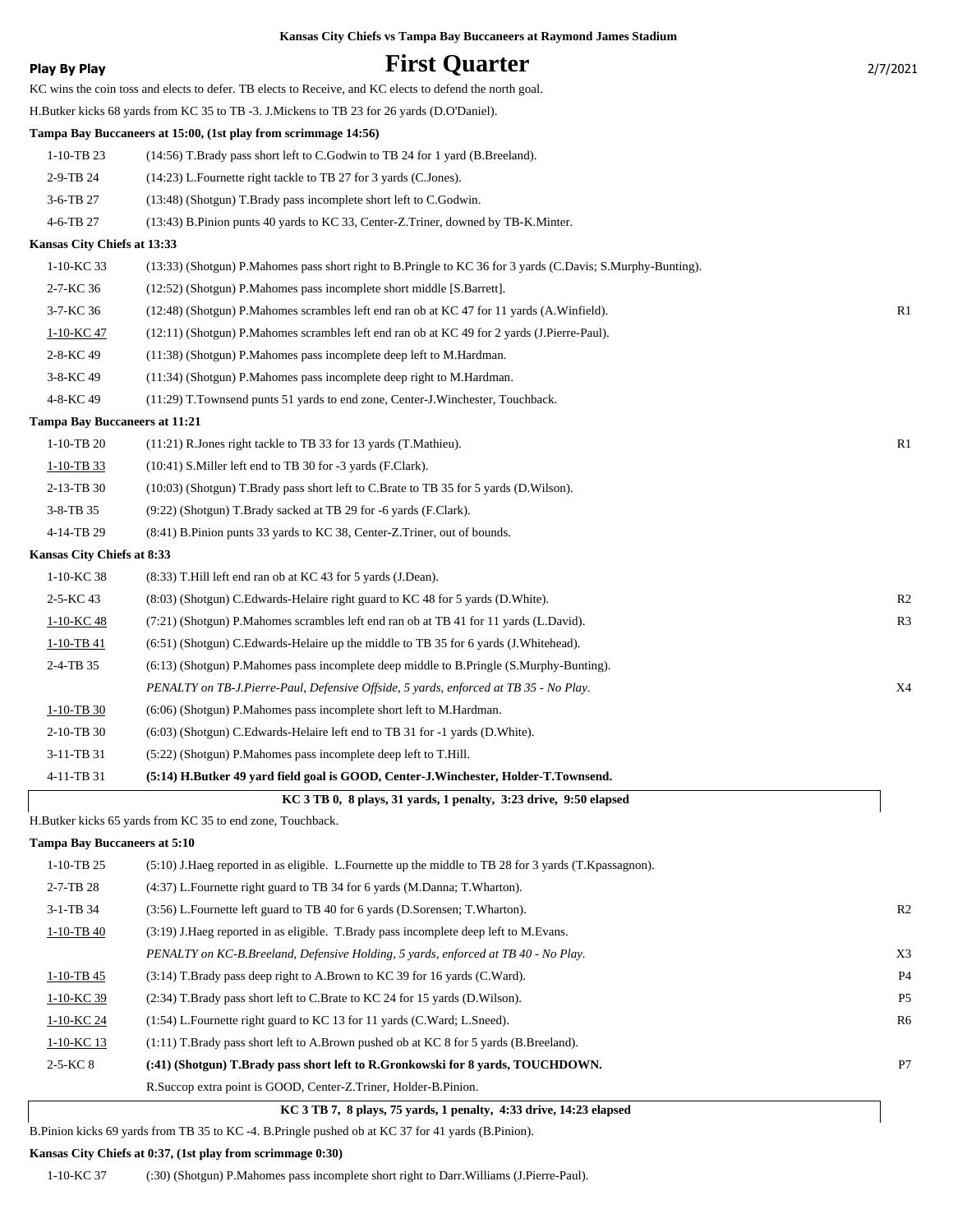2-10-KC 37 (:26) (Shotgun) P.Mahomes pass short right to T.Kelce to KC 43 for 6 yards (L.David).

| <b>END OF OUARTER</b>       |              | Time                                   | <b>First Downs</b> |                 | <b>Efficiencies</b> |        |  |
|-----------------------------|--------------|----------------------------------------|--------------------|-----------------|---------------------|--------|--|
|                             | <b>Score</b> | Poss                                   |                    | $R$ $P$ $X$ $T$ | 3 Down              | 4 Down |  |
| Kansas City Chiefs          | 3            | $6:12 \quad 3 \quad 0 \quad 1 \quad 4$ |                    |                 | 173                 | 0/0    |  |
| <b>Tampa Bay Buccaneers</b> |              | 8:48 3 3 1 7                           |                    |                 | 1/3                 | 0/0    |  |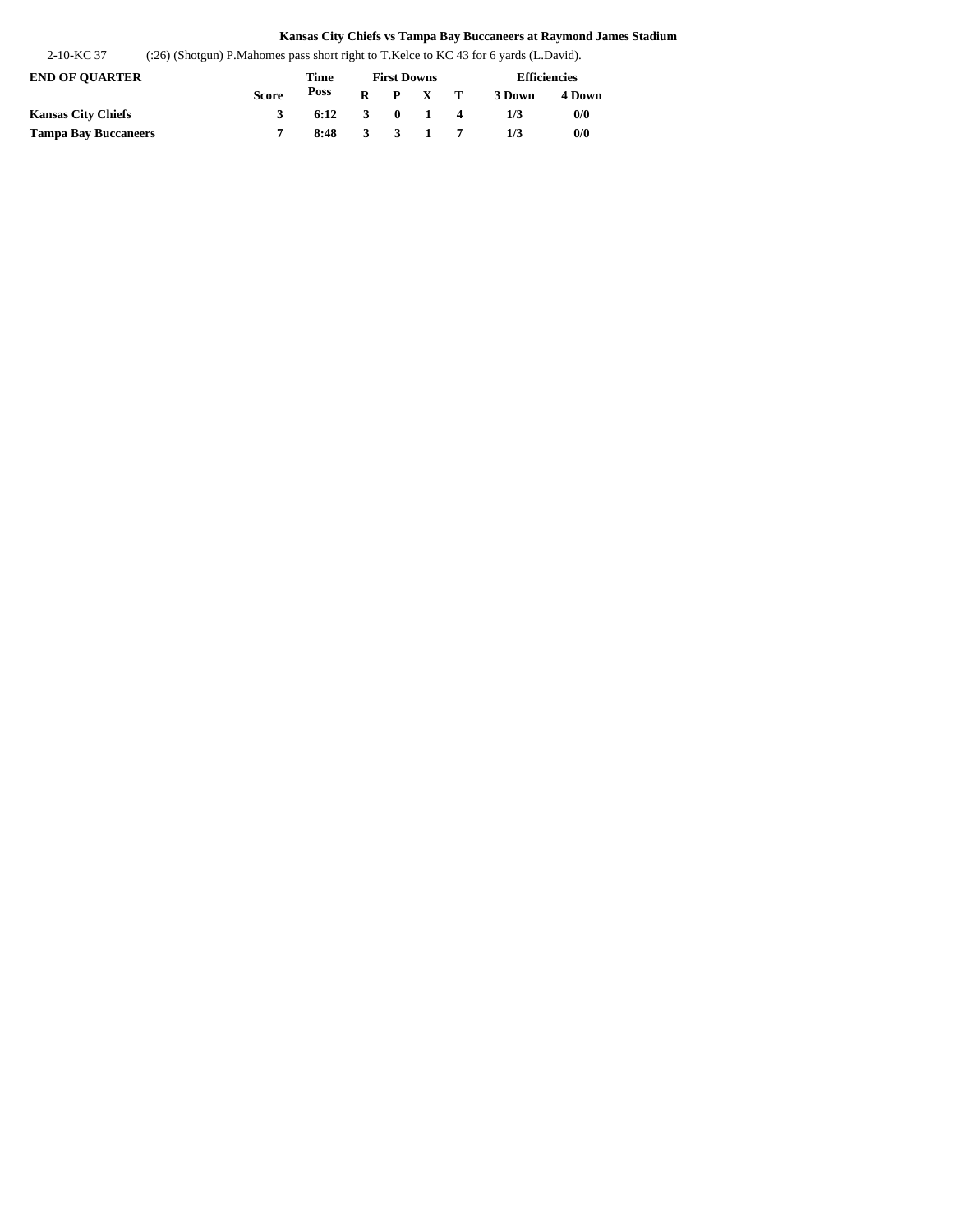$\overline{\phantom{a}}$ 

**Play By Play Second Quarter** 2/7/2021

| . .uy wyuy                          |                                                                                                                                                                                                                                                                  | 4114041         |
|-------------------------------------|------------------------------------------------------------------------------------------------------------------------------------------------------------------------------------------------------------------------------------------------------------------|-----------------|
| Kansas City Chiefs continued.       |                                                                                                                                                                                                                                                                  |                 |
| 3-4-KC 43                           | (15:00) (Shotgun) P. Mahomes pass incomplete short right to Darr. Williams.                                                                                                                                                                                      |                 |
| 4-4-KC 43                           | (14:56) T. Townsend punts 27 yards to TB 30, Center-J. Winchester, out of bounds.                                                                                                                                                                                |                 |
| Tampa Bay Buccaneers at 14:50       |                                                                                                                                                                                                                                                                  |                 |
| $1-10-TB30$                         | (14:50) T.Brady pass incomplete short right to R.Jones.                                                                                                                                                                                                          |                 |
| 2-10-TB 30                          | (14:46) (Shotgun) T.Brady pass short right to R.Gronkowski pushed ob at TB 33 for 3 yards (D.Wilson).                                                                                                                                                            |                 |
|                                     | PENALTY on KC-C.Jones, Unnecessary Roughness, 15 yards, enforced at TB 33.                                                                                                                                                                                       | X8              |
| 1-10-TB 48                          | (14:24) J.Haeg reported in as eligible. R.Jones right tackle to KC 45 for 7 yards (B.Niemann; D.Sorensen).                                                                                                                                                       |                 |
| 2-3-KC 45                           | (13:43) R.Jones right tackle to KC 37 for 8 yards (A.Okafor; C.Ward).                                                                                                                                                                                            | R <sub>9</sub>  |
| <u>1-10-KC 37</u>                   | (13:06) J.Haeg reported in as eligible. T.Brady pass deep middle to M.Evans pushed ob at KC 6 for 31 yards (D.Sorensen).                                                                                                                                         | P <sub>10</sub> |
|                                     | Timeout #1 by TB at 12:25.                                                                                                                                                                                                                                       |                 |
| 1-6-KC 6                            | $(12:25)$ R. Jones up the middle to KC 2 for 4 yards (C. Jones).                                                                                                                                                                                                 |                 |
| $2 - 2 - KC 2$                      | (11:46) J.Haeg and V.Vea reported in as eligible. T.Brady pass incomplete short left to J.Haeg (A.Hitchens).                                                                                                                                                     |                 |
| 3-2-KC 2                            | (11:42) J.Haeg and V.Vea reported in as eligible. R.Jones right guard to KC 1 for 1 yard (D.Wilson; T.Kpassagnon).                                                                                                                                               |                 |
| 4-1-KC 1                            | (10:55) J. Haeg and V. Vea reported in as eligible. R. Jones right guard to KC 1 for no gain (D. Wilson; B. Niemann).<br>Tampa Bay challenged the short of the goal line ruling, and the play was Upheld. The ruling on the field stands. (Timeout #2 at 10:50.) |                 |
| Kansas City Chiefs at 10:50         |                                                                                                                                                                                                                                                                  |                 |
| $1-10-KC$ 1                         | (10:50) (Shotgun) P.Mahomes pass short middle to T.Hill to KC 15 for 14 yards (J.Whitehead).                                                                                                                                                                     | P <sub>5</sub>  |
| 1-10-KC 15                          | (10:09) (Shotgun) P.Mahomes pass incomplete short right to M.Hardman.                                                                                                                                                                                            |                 |
| 2-10-KC 15                          | (10:05) (Shotgun) Darr. Williams right tackle to KC 17 for 2 yards (V.Vea).                                                                                                                                                                                      |                 |
| 3-8-KC 17                           | (9:24) (Shotgun) P.Mahomes pass incomplete deep right to T.Kelce [A.Nelson].                                                                                                                                                                                     |                 |
| 4-8-KC 17                           | (9:18) T.Townsend to KC 3 for -14 yards. FUMBLES, and recovers at KC 3. T.Townsend punts 56 yards to TB 27. J.Mickens to TB 30 for 3 yards<br>(B.Pringle).                                                                                                       |                 |
|                                     | PENALTY on KC-B.Niemann, Offensive Holding, 8 yards, enforced at KC 17 - No Play.                                                                                                                                                                                |                 |
| 4-16-KC 9                           | (9:09) T.Townsend punts 29 yards to KC 38, Center-J.Winchester, out of bounds.                                                                                                                                                                                   |                 |
| <b>Tampa Bay Buccaneers at 9:03</b> |                                                                                                                                                                                                                                                                  |                 |
| 1-10-KC 38                          | (9:03) (Shotgun) T.Brady pass short middle to A.Brown to KC 41 for -3 yards (D.Wilson).                                                                                                                                                                          |                 |
| 2-13-KC 41                          | (8:25) (Shotgun) T.Brady pass short right to R.Gronkowski pushed ob at KC 32 for 9 yards (D.Sorensen).                                                                                                                                                           |                 |
| 3-4-KC 32                           | (7:55) (Shotgun) T.Brady pass short right intended for M.Evans INTERCEPTED by T.Mathieu (C.Jones) at KC 30. T.Mathieu to KC 30 for no<br>gain (L.Fournette).<br>PENALTY on KC-C. Ward, Defensive Holding, 5 yards, enforced at KC 32 - No Play.                  | X11             |
| 1-10-KC 27                          | (7:47) L.Fournette up the middle to KC 26 for 1 yard (C.Jones).                                                                                                                                                                                                  |                 |
| 2-9-KC 26                           | (7:05) (Shotgun) T.Brady pass short right to L.Fournette to KC 22 for 4 yards (B.Niemann).                                                                                                                                                                       |                 |
| 3-5-KC 22                           | (6:19) (Shotgun) T.Brady pass incomplete short middle to T.Johnson.                                                                                                                                                                                              |                 |
| 4-5-KC 22                           | (6:15) R.Succop 40 yard field goal is GOOD, NULLIFIED by Penalty, Center-Z.Triner, Holder-B.Pinion.                                                                                                                                                              |                 |
|                                     | PENALTY on KC-M.Hardman, Defensive Offside, 5 yards, enforced at KC 22 - No Play.                                                                                                                                                                                | X12             |
| 1-10-KC 17                          | (6:11) T.Brady pass deep right to R.Gronkowski for 17 yards, TOUCHDOWN.                                                                                                                                                                                          | P <sub>13</sub> |
|                                     | Penalty on KC-B.Breeland, Defensive Holding, declined.                                                                                                                                                                                                           |                 |
|                                     | R. Succop extra point is GOOD, Center-Z. Triner, Holder-B. Pinion.                                                                                                                                                                                               |                 |
|                                     | KC 3 TB 14, 6 plays, 38 yards, 2 penalties, 2:58 drive, 8:55 elapsed                                                                                                                                                                                             |                 |
|                                     | B. Pinion kicks 65 yards from TB 35 to end zone, Touchback.                                                                                                                                                                                                      |                 |
| Kansas City Chiefs at 6:05          |                                                                                                                                                                                                                                                                  |                 |
| 1-10-KC 25                          | (6:05) (Shotgun) P. Mahomes pass short middle to T. Kelce to KC 38 for 13 yards (D. White).                                                                                                                                                                      | P <sub>6</sub>  |
| $1-10-KC$ 38                        | (5:25) (Shotgun) P.Mahomes pass short left to M.Hardman to KC 42 for 4 yards (D.White; S.Murphy-Bunting).                                                                                                                                                        |                 |
| 2-6-KC 42                           | (4:46) (Shotgun) P. Mahomes pass short middle to T. Kelce to TB 46 for 12 yards (L. David) [S. McLendon].                                                                                                                                                        | P7              |
| 1-10-TB 46                          | (4:00) (Shotgun) P. Mahomes scrambles left end ran ob at TB 36 for 10 yards (L. David).                                                                                                                                                                          | R8              |
|                                     |                                                                                                                                                                                                                                                                  |                 |
| $1-10-TB$ 36                        | (3.24) (Shotgun) C. Edwards-Helaire up the middle to TB 29 for 7 yards (J. Dean).                                                                                                                                                                                |                 |
| 2-3-TB 29                           | (2:42) (Shotgun) P.Mahomes pass short middle to T.Kelce to TB 18 for 11 yards (J.Pierre-Paul).                                                                                                                                                                   | P <sub>9</sub>  |
| Two-Minute Warning                  |                                                                                                                                                                                                                                                                  |                 |
| 1-10-TB 18                          | (2:00) (Shotgun) P. Mahomes pass short right to T. Hill pushed ob at TB 19 for -1 yards (D. White).                                                                                                                                                              |                 |
| 2-11-TB 19                          | (1:52) (Shotgun) P.Mahomes pass short left to T.Kelce to TB 14 for 5 yards (L.David).                                                                                                                                                                            |                 |
| 3-6-TB 14                           | $(1:10)$ (Shotgun) P. Mahomes pass incomplete short right.                                                                                                                                                                                                       |                 |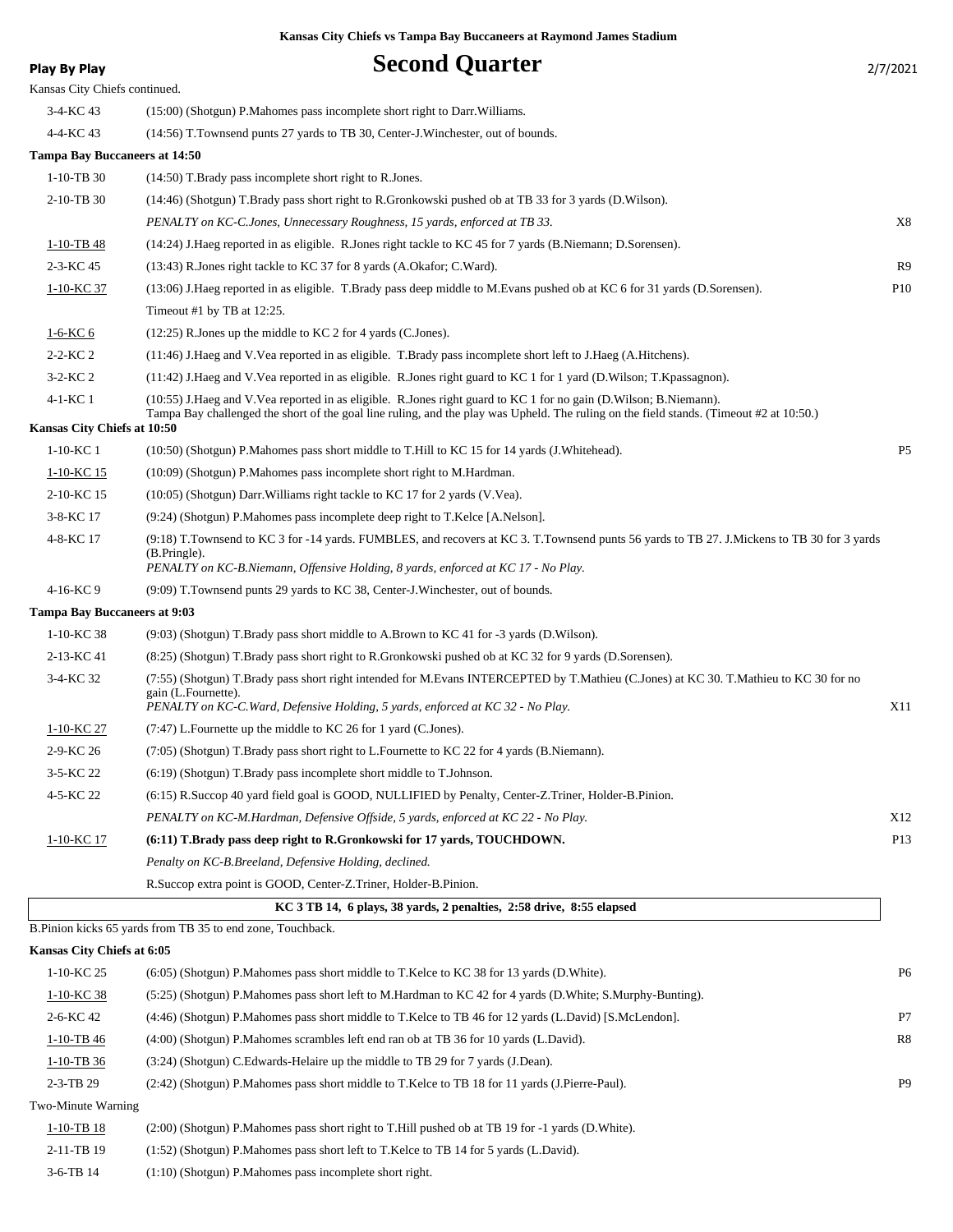| $4 - 6 - TB$ 14 | (1:04) H.Butker 34 vard field goal is GOOD, Center-J.Winchester, Holder-T.Townsend.              |                 |
|-----------------|--------------------------------------------------------------------------------------------------|-----------------|
|                 | KC 6 TB 14, 10 plays, 61 yards, 5:04 drive, 13:59 elapsed                                        |                 |
|                 | H.Butker kicks 64 yards from KC 35 to TB 1. J.Mickens to TB 29 for 28 yards (A.Sherman).         |                 |
|                 | Tampa Bay Buccaneers at 1:01, (1st play from scrimmage 0:55)                                     |                 |
| $1-10-TB$ 29    | (:55) (Shotgun) L.Fournette up the middle to TB 29 for no gain (F.Clark; C.Jones).               |                 |
|                 | Timeout #1 by KC at $00:49$ .                                                                    |                 |
| 2-10-TB 29      | (:49) (Shotgun) T.Brady pass short right to C.Godwin to TB 37 for 8 yards (L.Sneed).             |                 |
|                 | Timeout #2 by KC at 00:44.                                                                       |                 |
| 3-2-TB 37       | (:44) (Shotgun) T.Brady pass short right to R.Gronkowski to TB 42 for 5 yards (C.Ward).          | P <sub>14</sub> |
| 1-10-TB 42      | $(24)$ (No Huddle, Shotgun) T. Brady pass incomplete deep left to M. Evans.                      |                 |
|                 | PENALTY on KC-B.Breeland, Defensive Pass Interference, 34 yards, enforced at TB 42 - No Play.    | X15             |
| 1-10-KC 24      | (:18) (Shotgun) T.Brady pass short middle to L.Fournette to KC 9 for 15 yards (B.Niemann).       | P <sub>16</sub> |
|                 | Timeout #3 by TB at $00:13$ .                                                                    |                 |
|                 | Timeout #3 by KC at $00:13$ .                                                                    |                 |
| 1-9-KC 9        | (:13) (Shotgun) T.Brady pass incomplete short middle to M.Evans.                                 |                 |
|                 | PENALTY on KC-T.Mathieu, Defensive Pass Interference, 8 yards, enforced at KC 9 - No Play.       | X17             |
| $1-1-KC$ 1      | (:10) J.Haeg reported in as eligible. T.Brady pass short right to A.Brown for 1 yard, TOUCHDOWN. | P18             |
|                 | PENALTY on KC-T.Mathieu, Unsportsmanlike Conduct, 15 yards, enforced between downs.              |                 |
|                 | R.Succop extra point is GOOD, Center-Z.Triner, Holder-B.Pinion.                                  |                 |
|                 | KC 6 TB 21, 5 plays, 71 yards, 2 penalties, 0:55 drive, 14:54 elapsed                            |                 |

B.Pinion kicks 50 yards from 50 to end zone, Touchback.

## **Kansas City Chiefs at 0:06**

1-10-KC 25 (:06) P.Mahomes kneels to KC 24 for -1 yards.

| <b>END OF OUARTER</b>       |       | Time | <b>First Downs</b> |  | <b>Efficiencies</b> |        |
|-----------------------------|-------|------|--------------------|--|---------------------|--------|
|                             | Score | Poss | $R$ $P$ $X$ $T$    |  | 3 Down              | 4 Down |
| <b>Kansas City Chiefs</b>   | 6.    | 7:07 | 1 4 0 5            |  | 0/3                 | 0/0    |
| <b>Tampa Bay Buccaneers</b> | 21    | 7:53 | 1 5 5 11           |  | 1/3                 | 0/1    |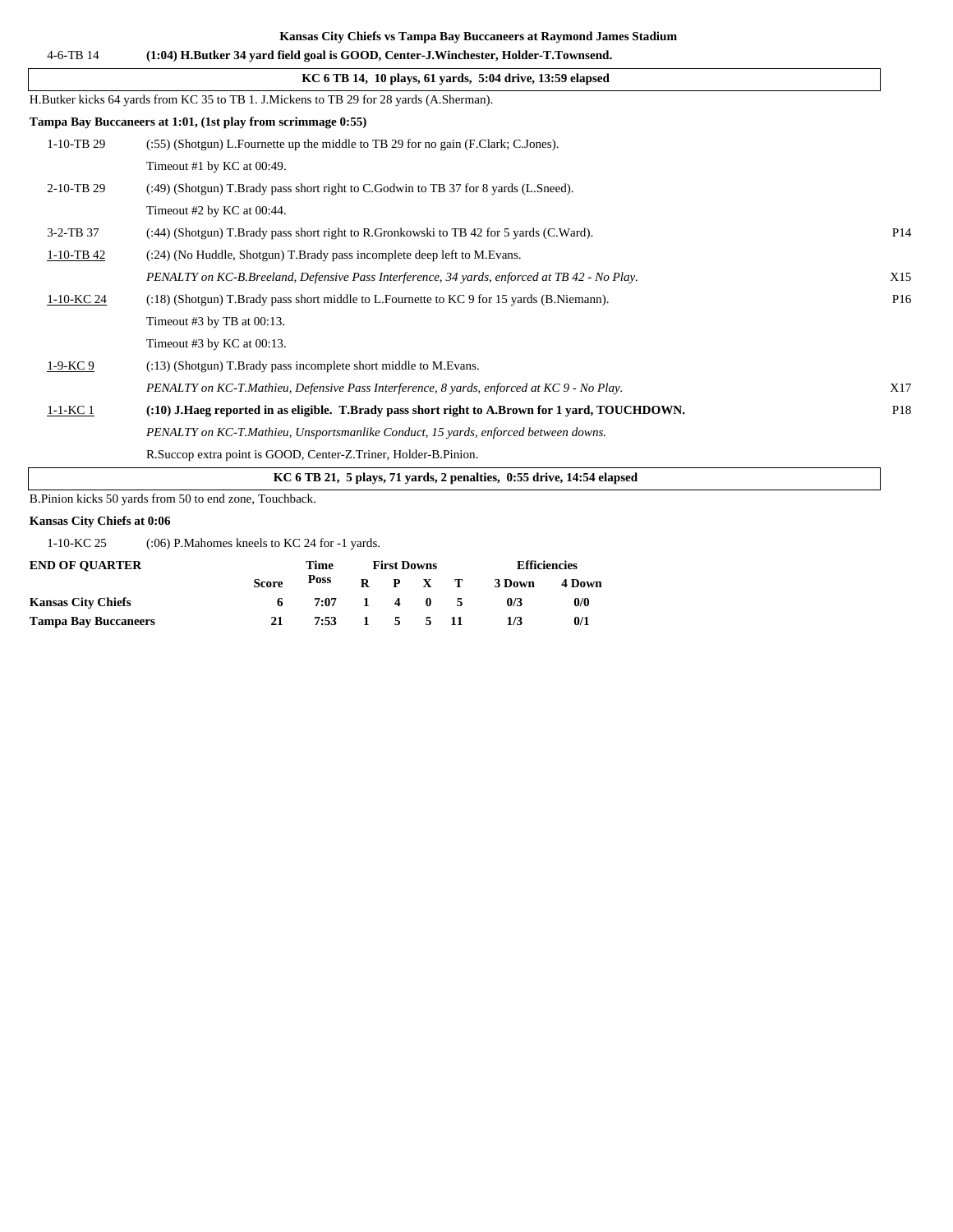| <b>Play By Play</b>                 | <b>Third Quarter</b>                                                                                                                                                                                                | 2/7/2021        |
|-------------------------------------|---------------------------------------------------------------------------------------------------------------------------------------------------------------------------------------------------------------------|-----------------|
|                                     | KC elects to Receive, and TB elects to defend the South goal.                                                                                                                                                       |                 |
|                                     | B.Pinion kicks 67 yards from TB 35 to KC -2. B.Pringle pushed ob at KC 19 for 21 yards (C.Davis).                                                                                                                   |                 |
|                                     | Kansas City Chiefs at 15:00, (1st play from scrimmage 14:54)                                                                                                                                                        |                 |
| 1-10-KC 19                          | (14:54) (Shotgun) C.Edwards-Helaire up the middle to KC 45 for 26 yards (D.White).                                                                                                                                  | R10             |
| 1-10-KC 45                          | (14:15) (Shotgun) P.Mahomes pass short middle to T.Kelce to TB 47 for 8 yards (D.White).                                                                                                                            |                 |
| 2-2-TB 47                           | (13:38) (Shotgun) C.Edwards-Helaire right tackle to TB 37 for 10 yards (A.Winfield).                                                                                                                                | R11             |
| 1-10-TB 37                          | (12.58) (Shotgun) Darr Williams right end to TB 34 for 3 yards (S.McLendon, D.White).                                                                                                                               |                 |
| 2-7-TB 34                           | (12:18) (Shotgun) P.Mahomes pass short right to M.Hardman to TB 34 for no gain (C.Davis).                                                                                                                           |                 |
| 3-7-TB 34                           | (11:38) (Shotgun) P.Mahomes pass incomplete short middle to T.Kelce (L.David) [S.Barrett].                                                                                                                          |                 |
| 4-7-TB 34                           | (11:31) H.Butker 52 yard field goal is GOOD, Center-J.Winchester, Holder-T.Townsend.                                                                                                                                |                 |
|                                     | KC 9 TB 21, 7 plays, 47 yards, 3:34 drive, 3:34 elapsed                                                                                                                                                             |                 |
|                                     | H.Butker kicks 60 yards from KC 35 to TB 5. J.Mickens to TB 26 for 21 yards (A.Watts).                                                                                                                              |                 |
|                                     | Tampa Bay Buccaneers at 11:26, (1st play from scrimmage 11:22)                                                                                                                                                      |                 |
| $1-10-TB$ 26                        | (11:22) (Shotgun) L.Fournette left guard to TB 29 for 3 yards (D.Nnadi; C.Jones).                                                                                                                                   |                 |
| 2-7-TB 29                           | (10:39) (Shotgun) T.Brady pass short left to A.Brown to TB 32 for 3 yards (D.Sorensen).                                                                                                                             |                 |
| 3-4-TB 32                           | (9:55) (Shotgun) T.Brady pass short middle to L.Fournette to TB 44 for 12 yards (B.Niemann).                                                                                                                        | P19             |
| 1-10-TB 44                          | (9:17) J.Haeg reported in as eligible. L.Fournette left end to TB 48 for 4 yards (D.Wilson; A.Hitchens).                                                                                                            |                 |
| 2-6-TB 48                           | (8:28) (Shotgun) T.Brady pass short middle to R.Gronkowski to KC 27 for 25 yards (J.Thornhill).                                                                                                                     | P <sub>20</sub> |
| 1-10-KC 27                          | (7:51) J.Haeg reported in as eligible. L.Fournette right end for 27 yards, TOUCHDOWN.                                                                                                                               | R <sub>21</sub> |
|                                     | R. Succop extra point is GOOD, Center-Z. Triner, Holder-B. Pinion.                                                                                                                                                  |                 |
|                                     | KC 9 TB 28, 6 plays, 74 yards, 3:41 drive, 7:15 elapsed                                                                                                                                                             |                 |
|                                     | B. Pinion kicks 65 yards from TB 35 to KC 0. B. Pringle to KC 25 for 25 yards (C. Gill).                                                                                                                            |                 |
|                                     | Kansas City Chiefs at 7:45, (1st play from scrimmage 7:41)                                                                                                                                                          |                 |
| 1-10-KC 25                          | (7:41) (Shotgun) C. Edwards-Helaire up the middle to KC 28 for 3 yards (J. Pierre-Paul).                                                                                                                            |                 |
| 2-7-KC 28                           | (7:10) (No Huddle, Shotgun) P.Mahomes sacked at KC 22 for -6 yards (S.Barrett).                                                                                                                                     |                 |
| 3-13-KC 22                          | (6:30) (Shotgun) P.Mahomes pass deep right intended for T.Hill INTERCEPTED by A.Winfield (M.Edwards) at KC 45. A.Winfield to KC 45 for<br>no gain (T.Hill).<br>Penalty on KC-A.Reiter, Offensive Holding, declined. |                 |
| <b>Tampa Bay Buccaneers at 6:20</b> |                                                                                                                                                                                                                     |                 |
| 1-10-KC 45                          | (6:20) T.Brady pass short left to L.Fournette pushed ob at KC 30 for 15 yards (B.Breeland).                                                                                                                         | P22             |
| $1-10-KC$ 30                        | (5.41) J.Haeg reported in as eligible. L.Fournette right tackle to KC 24 for 6 yards (T.Mathieu).                                                                                                                   |                 |
| 2-4-KC 24                           | (4:57) J. Haeg reported in as eligible. R. Jones right tackle to KC 21 for 3 yards (D. Nnadi).                                                                                                                      |                 |
| 3-1-KC 21                           | (4:18) R. Jones right end pushed ob at KC 19 for 2 yards (L. Sneed).                                                                                                                                                | R <sub>23</sub> |
| 1-10-KC 19                          | (3:44) J. Haeg reported in as eligible. T. Brady pass incomplete deep right to T. Hudson.                                                                                                                           |                 |
| 2-10-KC 19                          | (3:38) (Shotgun) T.Brady pass incomplete short left to C.Godwin [T.Wharton].                                                                                                                                        |                 |
| 3-10-KC 19                          | (3:33) (Shotgun) T.Brady FUMBLES (Aborted) at KC 32, and recovers at KC 34.                                                                                                                                         |                 |
| 4-25-KC 34                          | (2:50) R.Succop 52 yard field goal is GOOD, Center-Z.Triner, Holder-B.Pinion.                                                                                                                                       |                 |
|                                     | KC 9 TB 31, 8 plays, 11 yards, 3:34 drive, 12:14 elapsed                                                                                                                                                            |                 |
|                                     | B.Pinion kicks 65 yards from TB 35 to end zone, Touchback.                                                                                                                                                          |                 |
| Kansas City Chiefs at 2:46          |                                                                                                                                                                                                                     |                 |
| 1-10-KC 25                          | (2:46) (Shotgun) P.Mahomes pass incomplete deep right to T.Kelce (J.Whitehead).                                                                                                                                     |                 |
|                                     | PENALTY on TB-C.Davis, Defensive Holding, 5 yards, enforced at KC 25 - No Play.                                                                                                                                     | X12             |
| $1-10-KC$ 30                        | (2:35) (Shotgun) P.Mahomes pass short left to C.Edwards-Helaire to KC 35 for 5 yards (J.Dean).                                                                                                                      |                 |
| 2-5-KC 35                           | (2.02) (Shotgun) C. Edwards-Helaire left guard to KC 42 for 7 yards (M. Edwards).                                                                                                                                   | R13             |
| 1-10-KC 42                          | (1:25) (Shotgun) PENALTY on KC-T.Hill, False Start, 5 yards, enforced at KC 42 - No Play.                                                                                                                           |                 |
| 1-15-KC 37                          | $(1:18)$ (Shotgun) P.Mahomes pass incomplete short middle to T.Kelce (L.David).                                                                                                                                     |                 |
| 2-15-KC 37                          | (1:13) (Shotgun) P. Mahomes pass short middle to T. Hill to TB 42 for 21 yards (S. Murphy-Bunting).                                                                                                                 | P <sub>14</sub> |
| $1-10-TB$ 42                        | (34) (Shotgun) P. Mahomes pass short middle to S. Watkins to TB 29 for 13 yards (A. Winfield).                                                                                                                      | P <sub>15</sub> |
|                                     |                                                                                                                                                                                                                     |                 |

1-10-TB 29 (:05) (No Huddle, Shotgun) P.Mahomes pass incomplete short left to Darr.Williams.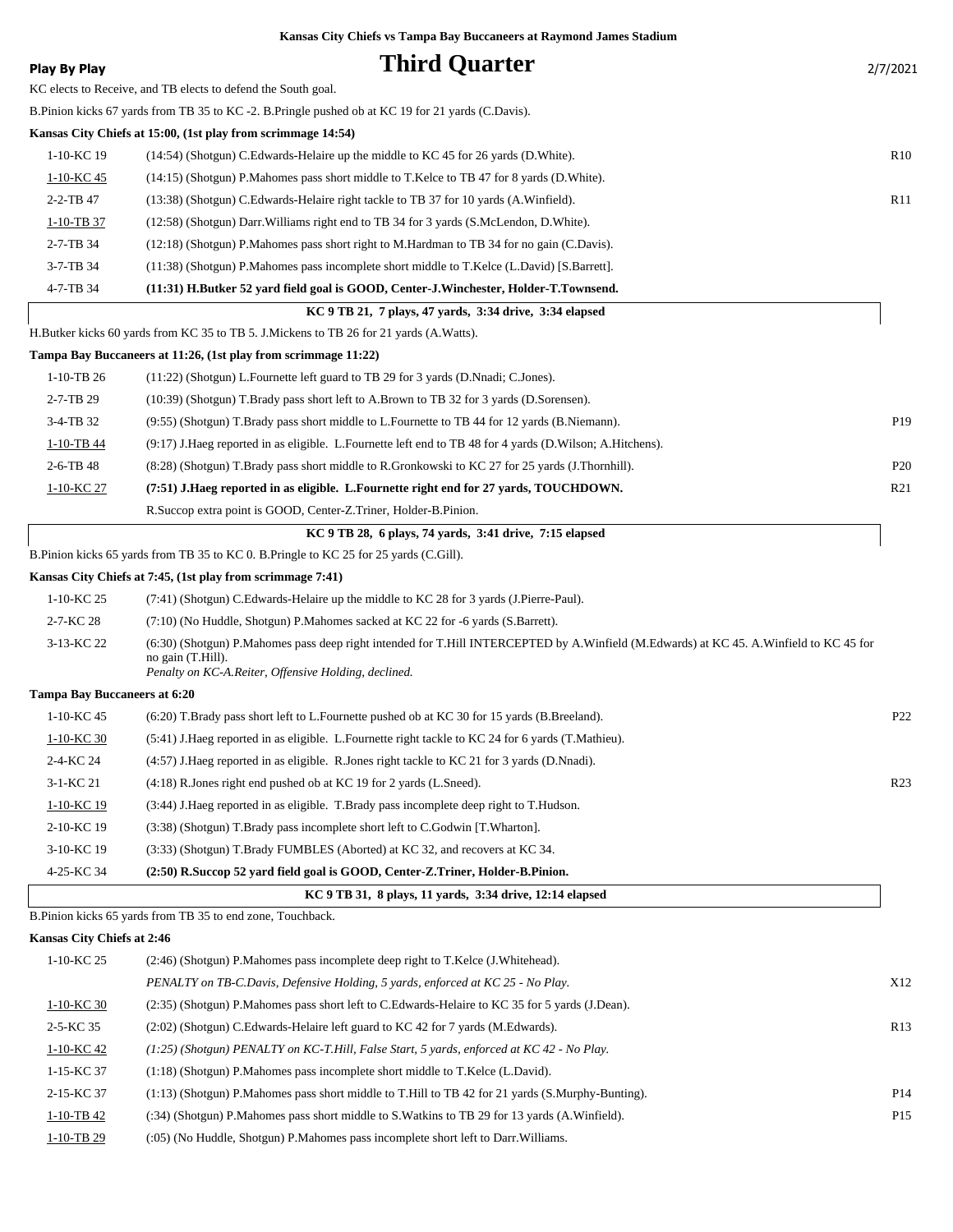|                             |              |              |                    |  |  |  |                     | Kansas City Chiefs vs Tampa Bay Buccaneers at Raymond James Stadium |  |
|-----------------------------|--------------|--------------|--------------------|--|--|--|---------------------|---------------------------------------------------------------------|--|
| <b>END OF OUARTER</b>       |              | Time         | <b>First Downs</b> |  |  |  | <b>Efficiencies</b> |                                                                     |  |
|                             | <b>Score</b> |              |                    |  |  |  | Poss R P X T 3Down  | 4 Down                                                              |  |
| <b>Kansas City Chiefs</b>   |              | 7:45 3 2 1 6 |                    |  |  |  | 0/2                 | 0/0                                                                 |  |
| <b>Tampa Bay Buccaneers</b> | 31           | 7:15 2 3 0 5 |                    |  |  |  | 2/3                 | 0/0                                                                 |  |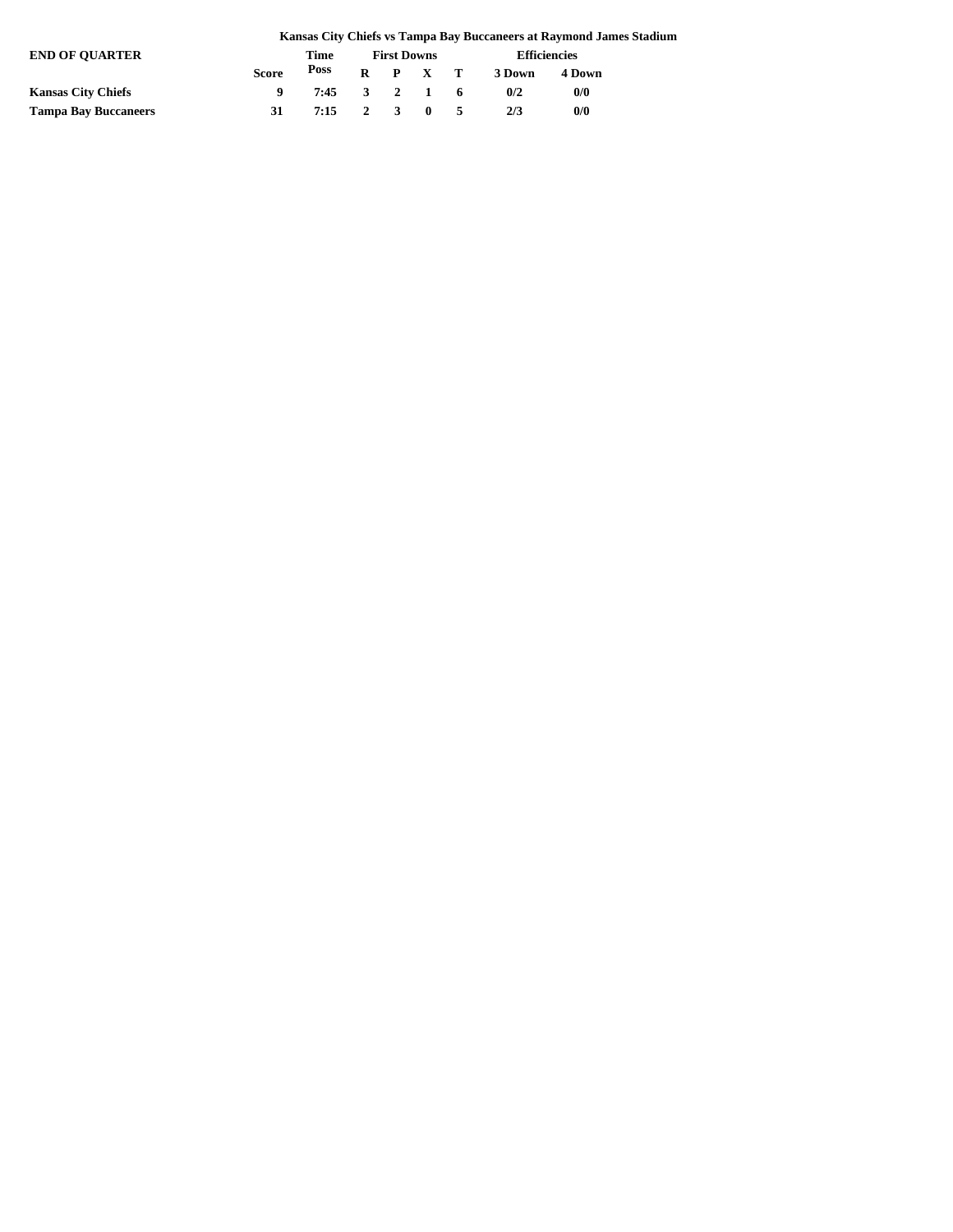| <b>Play By Play</b>           | <b>Fourth Quarter</b>                                                                                                                         | 2/7/2021        |
|-------------------------------|-----------------------------------------------------------------------------------------------------------------------------------------------|-----------------|
| Kansas City Chiefs continued. |                                                                                                                                               |                 |
| 2-10-TB 29                    | (15:00) (Shotgun) P. Mahomes pass short middle to T. Kelce to TB 12 for 17 yards (M. Edwards).                                                | P <sub>16</sub> |
| $1 - 10 - TB$ 12              | (14:43) (No Huddle, Shotgun) C.Edwards-Helaire right guard to TB 11 for 1 yard (D.White).                                                     |                 |
| 2-9-TB 11                     | (14:05) (Shotgun) P.Mahomes pass incomplete short right to D.Robinson.                                                                        |                 |
| 3-9-TB 11                     | (13:56) (Shotgun) P.Mahomes pass incomplete short left to B.Pringle (S.Murphy-Bunting) [S.Barrett].                                           |                 |
|                               | Timeout #1 by KC at 13:43.                                                                                                                    |                 |
| 4-9-TB 11                     | (13:43) (Shotgun) P. Mahomes pass incomplete short right to Darr. Williams [W. Gholston].                                                     |                 |
| Tampa Bay Buccaneers at 13:32 |                                                                                                                                               |                 |
| 1-10-TB 12                    | (13:32) J.Haeg reported in as eligible. R.Jones up the middle to TB 16 for 4 yards (T.Kpassagnon, D.Wilson).                                  |                 |
| 2-6-TB 16                     | $(13:00)$ R. Jones left end to TB 23 for 7 yards (D. Wilson).                                                                                 | R <sub>24</sub> |
| $1-10-TB$ 23                  | (12:20) J. Haeg reported in as eligible. R. Jones up the middle to TB 31 for 8 yards (B. Niemann; T. Mathieu).                                |                 |
| 2-2-TB 31                     | (11:40) R.Jones up the middle to TB 35 for 4 yards (D.Wilson).                                                                                | R <sub>25</sub> |
| $1-10-TB$ 35                  | (10:56) J.Haeg reported in as eligible. L.Fournette up the middle to TB 39 for 4 yards (D.Sorensen; B.Niemann).                               |                 |
| 2-6-TB 39                     | (10:15) (Shotgun) T.Brady pass short left to C.Brate to TB 45 for 6 yards (B.Niemann).                                                        | P <sub>26</sub> |
| $1-10-TB$ 45                  | $(9:33)$ L. Fournette right end to KC 47 for 8 yards (C. Ward).                                                                               |                 |
| 2-2-KC 47                     | (8.56) J.Haeg reported in as eligible. L.Fournette left guard to KC 46 for 1 yard (F.Clark; D.Nnadi).                                         |                 |
| $3-1-KC$ 46                   | (8:18) T.Brady pass incomplete deep left to R.Gronkowski.                                                                                     |                 |
| 4-1-KC 46                     | (8.12) B. Pinion punts 38 yards to KC 8, Center-Z. Triner, fair catch by M. Hardman.                                                          |                 |
| Kansas City Chiefs at 8:06    |                                                                                                                                               |                 |
| $1-10-KC$ 8                   | (8:06) (Shotgun) P.Mahomes pass deep left to T.Kelce to KC 41 for 33 yards (A.Winfield).                                                      | P17             |
| 1-10-KC 41                    | (7:44) (No Huddle, Shotgun) P.Mahomes sacked at KC 33 for -8 yards (N.Suh).                                                                   |                 |
| 2-18-KC 33                    | (7:00) (Shotgun) P. Mahomes pass incomplete short middle to T. Kelce [J. Pierre-Paul].                                                        |                 |
|                               | PENALTY on TB-N.Suh, Roughing the Passer, 15 yards, enforced at KC 33 - No Play.                                                              | X18             |
| 1-10-KC 48                    | (6.52) (Shotgun) P.Mahomes pass short left to T.Kelce to TB 40 for 12 yards (D.White).                                                        | P19             |
| $1-10-TB$ 40                  | (6:26) (No Huddle, Shotgun) P. Mahomes pass incomplete short left to Darr. Williams.                                                          |                 |
| 2-10-TB 40                    | (6:22) (Shotgun) P. Mahomes pass short right to Darr. Williams to TB 31 for 9 yards (A. Winfield; C. Davis).                                  |                 |
| 3-1-TB 31                     | (5:43) (Shotgun) P.Mahomes pass short middle to T.Hill to TB 27 for 4 yards (D.White; M.Edwards).                                             | P <sub>20</sub> |
| $1-10-TB$ 27                  | (5:18) (No Huddle, Shotgun) P. Mahomes pass short right to T. Hill to TB 20 for 7 yards (S. Murphy-Bunting).                                  |                 |
|                               | PENALTY on KC-M.Remmers, Offensive Holding, 10 yards, enforced at TB 27 - No Play.                                                            |                 |
| 1-20-TB 37                    | (5:09) (Shotgun) P.Mahomes pass incomplete deep middle to T.Kelce (J.Dean).                                                                   |                 |
| 2-20-TB 37                    | (5:03) (Shotgun) P.Mahomes sacked at 50 for -13 yards (sack split by C.Gill and N.Suh). FUMBLES (C.Gill) [N.Suh], and recovers at 50.         |                 |
| $3 - 33 - 50$                 | (4:17) (Shotgun) P.Mahomes pass short right to T.Hill pushed ob at TB 27 for 23 yards (S.Murphy-Bunting).                                     |                 |
| 4-10-TB 27                    | (4:06) (Shotgun) P.Mahomes pass incomplete deep right to T.Hill (A.Winfield).                                                                 |                 |
|                               | PENALTY on TB-A. Winfield, Taunting, 14 yards, enforced between downs.                                                                        |                 |
| Tampa Bay Buccaneers at 3:58  |                                                                                                                                               |                 |
| 1-10-TB 13                    | (3:58) J.Haeg reported in as eligible. L.Fournette up the middle to TB 14 for 1 yard (D.Nnadi; B.Niemann).                                    |                 |
|                               | Timeout #2 by KC at 03:52.                                                                                                                    |                 |
| 2-9-TB 14                     | (3.52) L. Fournette up the middle to TB 19 for 5 yards (B. Breeland; D. Nnadi).                                                               |                 |
|                               | Timeout #3 by KC at $03:46$ .                                                                                                                 |                 |
| 3-4-TB 19                     | (3:46) (Shotgun) T.Brady pass incomplete deep right to A.Brown.                                                                               |                 |
| 4-4-TB 19                     | (3:41) B.Pinion punts 39 yards to KC 42, Center-Z.Triner. T.Hill ran ob at KC 42 for no gain (A.Nelson).                                      |                 |
| Kansas City Chiefs at 3:30    |                                                                                                                                               |                 |
| 1-10-KC 42                    | (3:30) (Shotgun) P.Mahomes pass incomplete short left to C.Edwards-Helaire.                                                                   |                 |
| 2-10-KC 42                    | (3:25) (Shotgun) P.Mahomes pass short middle to T.Hill to 50 for 8 yards (D.White; A.Winfield).                                               |                 |
| $3 - 2 - 50$                  | (3:05) (No Huddle, Shotgun) P.Mahomes pass short left to C.Edwards-Helaire to TB 32 for 18 yards (M.Edwards; S.Murphy-Bunting).               | P <sub>21</sub> |
| $1-10-TB$ 32                  | (2:41) (No Huddle, Shotgun) P.Mahomes pass incomplete short right to D.Robinson (C.Davis). TB-C.Davis was injured during the play. His return |                 |
|                               | is Questionable.<br>PENALTY on KC-M.Remmers, Offensive Holding, 10 yards, enforced at TB 32 - No Play.                                        |                 |
| 1-20-TB 42                    | (2:37) (Shotgun) P.Mahomes pass deep left to T.Kelce to TB 26 for 16 yards (S.Murphy-Bunting).                                                |                 |
| $2-4-TB$ 26                   | (2:21) (No Huddle, Shotgun) P.Mahomes pass incomplete deep left.                                                                              |                 |
| 3-4-TB 26                     | (2:12) (Shotgun) P.Mahomes pass short left to Darr. Williams pushed ob at TB 25 for 1 yard (J.Dean).                                          |                 |
|                               |                                                                                                                                               |                 |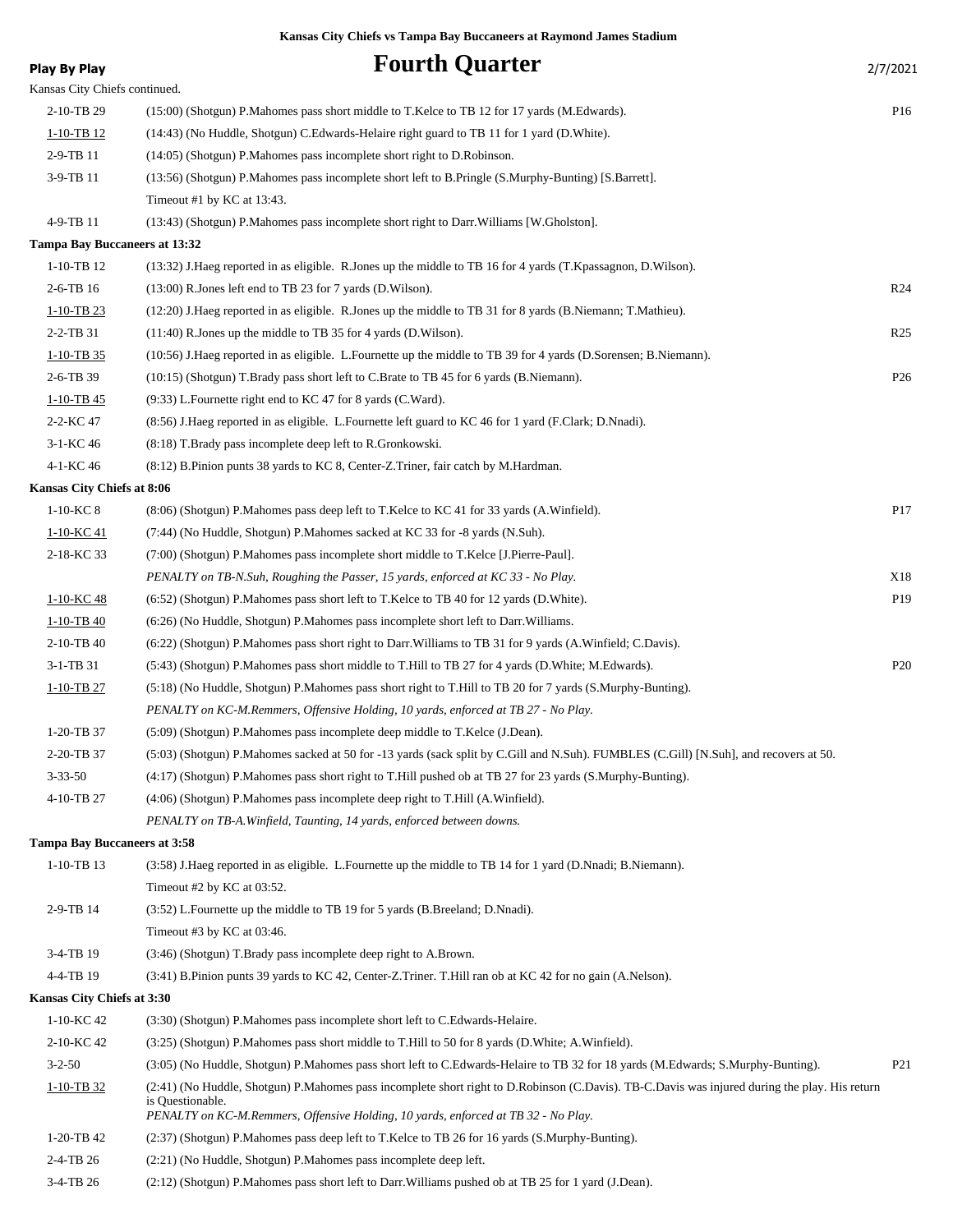| $4 - 3 - TB$ 25                     | (2:07) (Shotgun) P. Mahomes pass short right to D. Robinson to TB 14 for 11 yards (C. Davis). |                                                                                                                           |              |                    |              |   |        |                     | P <sub>22</sub> |  |
|-------------------------------------|-----------------------------------------------------------------------------------------------|---------------------------------------------------------------------------------------------------------------------------|--------------|--------------------|--------------|---|--------|---------------------|-----------------|--|
| Two-Minute Warning                  |                                                                                               |                                                                                                                           |              |                    |              |   |        |                     |                 |  |
| $1-10-TB$ 14                        | (2:00) (Shotgun) P.Mahomes pass short right to T.Hill to TB 10 for 4 yards (L.David).         |                                                                                                                           |              |                    |              |   |        |                     |                 |  |
| $2-6-TB$ 10                         |                                                                                               | (1:40) (No Huddle, Shotgun) P. Mahomes pass short right intended for T. Kelce INTERCEPTED by D. White at TB 0. Touchback. |              |                    |              |   |        |                     |                 |  |
| <b>Tampa Bay Buccaneers at 1:33</b> |                                                                                               |                                                                                                                           |              |                    |              |   |        |                     |                 |  |
| $1-10-TB$ 20                        |                                                                                               | $(1:33)$ T.Brady kneels to TB 19 for -1 yards.                                                                            |              |                    |              |   |        |                     |                 |  |
| 2-11-TB 19                          | $(.50)$ T. Brady kneels to TB 19 for no gain.                                                 |                                                                                                                           |              |                    |              |   |        |                     |                 |  |
| $3-11-TB$ 19                        | $(.30)$ T.Brady kneels to TB 18 for $-1$ yards.                                               |                                                                                                                           |              |                    |              |   |        |                     |                 |  |
| <b>END OF OUARTER</b>               |                                                                                               | <b>Time</b>                                                                                                               |              | <b>First Downs</b> |              |   |        | <b>Efficiencies</b> |                 |  |
|                                     | <b>Score</b>                                                                                  | Poss                                                                                                                      | $\bf{R}$     | P                  | X            | т | 3 Down | 4 Down              |                 |  |
| <b>Kansas City Chiefs</b>           | 9                                                                                             | 7:33                                                                                                                      | $\mathbf{0}$ | 6                  |              | 7 | 2/5    | 1/3                 |                 |  |
| <b>Tampa Bay Buccaneers</b>         | 31                                                                                            | 7:27                                                                                                                      | 2            |                    | $\mathbf{0}$ | 3 | 0/3    | 0/0                 |                 |  |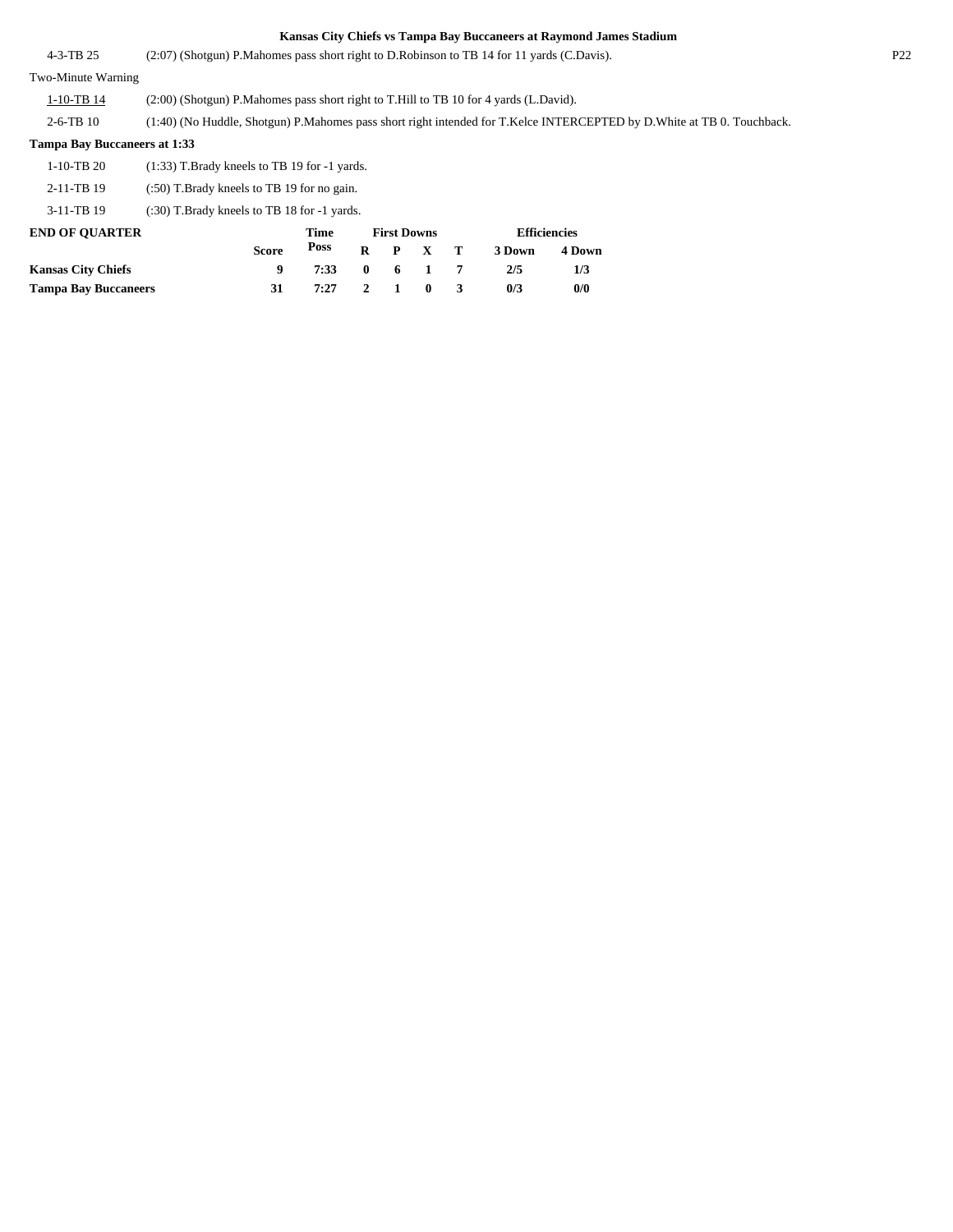## **Miscellaneous Statistics Report**

**Kansas City Chiefs vs Tampa Bay Buccaneers 2/7/2021 at Raymond James Stadium**

### **Ten Longest Plays for Kansas City Chiefs Ten Longest Plays for Tampa Bay Buccaneers Yards Qtr Play Start Play Description** 33 4 1-10-KC 8 (8:06) (Shotgun) P.Mahomes pass deep left to T.Kelce to KC 41 for 33 yards (A.Winfield). 26 3 1-10-KC 19 (14:54) (Shotgun) C.Edwards-Helaire up the middle to KC 45 for 26 yards (D.White). 23 4 3-33-50 (4:17) (Shotgun) P.Mahomes pass short right to T.Hill pushed ob at TB 27 for 23 yards (S.Murphy-Bunting). 21 3 2-15-KC 37 (1:13) (Shotgun) P.Mahomes pass short middle to T.Hill to TB 42 for 21 yards (S.Murphy-Bunting). 3-2-50 (3:05) (No Huddle, Shotgun) P.Mahomes pass short left to C.Edwards-Helaire to TB 32 for 18 yards (M.Edwards; S.Murphy-Bunting). 18 17 4 2-10-TB 29 (15:00) (Shotgun) P.Mahomes pass short middle to T.Kelce to TB 12 for 17 yards (M.Edwards). 16 4 1-20-TB 42 (2:37) (Shotgun) P.Mahomes pass deep left to T.Kelce to TB 26 for 16 yards (S.Murphy-Bunting). 14 2 1-10-KC 1 (10:50) (Shotgun) P.Mahomes pass short middle to T.Hill to KC 15 for 14 yards (J.Whitehead). 13 2 1-10-KC 25 (6:05) (Shotgun) P.Mahomes pass short middle to T.Kelce to KC 38 for 13 yards (D.White). 13 3 1-10-TB 42 (:34) (Shotgun) P.Mahomes pass short middle to S.Watkins to TB 29 for 13 yards (A.Winfield). **Yards Qtr Play Start Play Description** 31 2 1-10-KC 37 (13:06) J.Haeg reported in as eligible. T.Brady pass deep middle to M.Evans pushed ob at KC 6 for 31 yards (D.Sorensen). 27 3 1-10-KC 27 (7:51) J.Haeg reported in as eligible. L.Fournette right end for 27 yards, TOUCHDOWN. 25 3 2-6-TB 48 (8:28) (Shotgun) T.Brady pass short middle to R.Gronkowski to KC 27 for 25 yards (J.Thornhill). 2 2-10-TB 30 (14:46) (Shotgun) T.Brady pass short right to R.Gronkowski pushed ob at TB 33 for 3 yards (D.Wilson). 18

|    |                                | $\mathbf{r}$ , and $\mathbf{r}$ are always the complete the contract of the contract of the contract of the contract of $\mathbf{r}$ and $\mathbf{r}$ |
|----|--------------------------------|-------------------------------------------------------------------------------------------------------------------------------------------------------|
| 17 | 2 1-10-KC 17                   | (6:11) T.Brady pass deep right to R.Gronkowski for 17 yards, TOUCHDOWN.                                                                               |
| 16 | $1 \quad 1 - 10 - TB \quad 45$ | (3:14) T.Brady pass deep right to A.Brown to KC 39 for 16 yards (C.Ward).                                                                             |
| 15 | $1 \quad 1 - 10 - K C 39$      | (2:34) T.Brady pass short left to C.Brate to KC 24 for 15 yards (D.Wilson).                                                                           |
| 15 | 2 1-10-KC 24                   | (:18) (Shotgun) T.Brady pass short middle to L.Fournette to KC 9 for 15 yards (B.Niemann).                                                            |
| 15 | 3 1-10-KC 45                   | (6:20) T.Brady pass short left to L.Fournette pushed ob at KC 30 for 15 yards (B.Breeland).                                                           |
| 13 | $1 \quad 1 - 10 - TB \quad 20$ | (11:21) R.Jones right tackle to TB 33 for 13 yards (T.Mathieu).                                                                                       |

|                | <b>Touchdown Scoring Information</b> | <b>Offense</b> | Defense Special Teams |
|----------------|--------------------------------------|----------------|-----------------------|
| <b>VISITOR</b> | Kansas City Chiefs                   |                |                       |
| <b>HOME</b>    | Tampa Bay Buccaneers                 |                |                       |
|                | <b>Plaver Scoring Information</b>    |                |                       |

|      | Club Player  |          | TD Rush<br>TD | TD       |     | Rec KO TD Punt Int TD Fum Misc<br>TD |                | TD.                     | TD.                     | FG XP                      |                | Rush Rec                |                          |                         | 2Pt 2Pt Sfty Points |
|------|--------------|----------|---------------|----------|-----|--------------------------------------|----------------|-------------------------|-------------------------|----------------------------|----------------|-------------------------|--------------------------|-------------------------|---------------------|
| KC   | H.Butker     | 0        | $\Omega$      | $\Omega$ | 0   | $\mathbf{0}$                         | $\mathbf 0$    | $\mathbf{0}$            | $\mathbf{0}$            | - 3                        | $\mathbf 0$    | $\overline{\mathbf{0}}$ | - 0                      | - 0                     | - 9                 |
| TB . | R.Gronkowski | 0        | $\Omega$      |          | - 0 | $\mathbf{0}$                         | $\mathbf 0$    | 0                       | $\overline{\mathbf{0}}$ | $\overline{\mathbf{0}}$    | $\mathbf{0}$   | $\overline{\mathbf{0}}$ | 0                        | 0                       | - 12                |
|      | TB R.Succop  | $\Omega$ | $\Omega$      | $\Omega$ | 0   | $\Omega$                             | $\mathbf{0}$   | $\mathbf{0}$            | $\overline{\mathbf{0}}$ | $\overline{\phantom{a}}$ 1 | -4             | $\overline{0}$          | $\overline{0}$           | $\overline{0}$          | 7                   |
| TB   | L.Fournette  | 0        |               | $\Omega$ | - 0 | $\mathbf 0$                          | $\mathbf{0}$   | $\overline{\mathbf{0}}$ | $\overline{\mathbf{0}}$ | $\overline{\mathbf{0}}$    | $\overline{0}$ | $\overline{\mathbf{0}}$ | $\overline{\phantom{0}}$ | $\overline{\mathbf{0}}$ | - 6                 |
| TB   | A.Brown      | 0        | $\Omega$      |          | 0   | $\mathbf 0$                          | $\overline{0}$ | 0                       | $\overline{0}$          | 0                          | $\mathbf 0$    | 0                       | 0                        | 0                       | - 6                 |

| <b>Possession Detail</b>    | <b>First Half</b> |      | <b>Second Half</b> |       | Game           |       |  |  |
|-----------------------------|-------------------|------|--------------------|-------|----------------|-------|--|--|
|                             | <b>Visitor</b>    | Home | Visitor            | Home  | <b>Visitor</b> | Home  |  |  |
| Largest Lead                |                   | 15   | 0                  | 22    |                | 22    |  |  |
| Drives Leading              |                   | 3    |                    |       |                | 8     |  |  |
| Time of Possession Leading  | 0:00              | 7:53 | 0:00               | 14:42 | 0:00           | 22:35 |  |  |
| Largest Deficit             | $-15$             | -3   | $-22$              | 0     | $-22$          | -3    |  |  |
| Drives Trailing             | 4                 |      |                    | 0     | 9              |       |  |  |
| Time of Possession Trailing | 7:44              | 4:33 | 15:18              | 0:00  | 23:02          | 4:33  |  |  |
| Times Score Tied Up         |                   | 0    |                    | 0     |                | 0     |  |  |
| Lead Changes                |                   |      |                    | 0     |                |       |  |  |